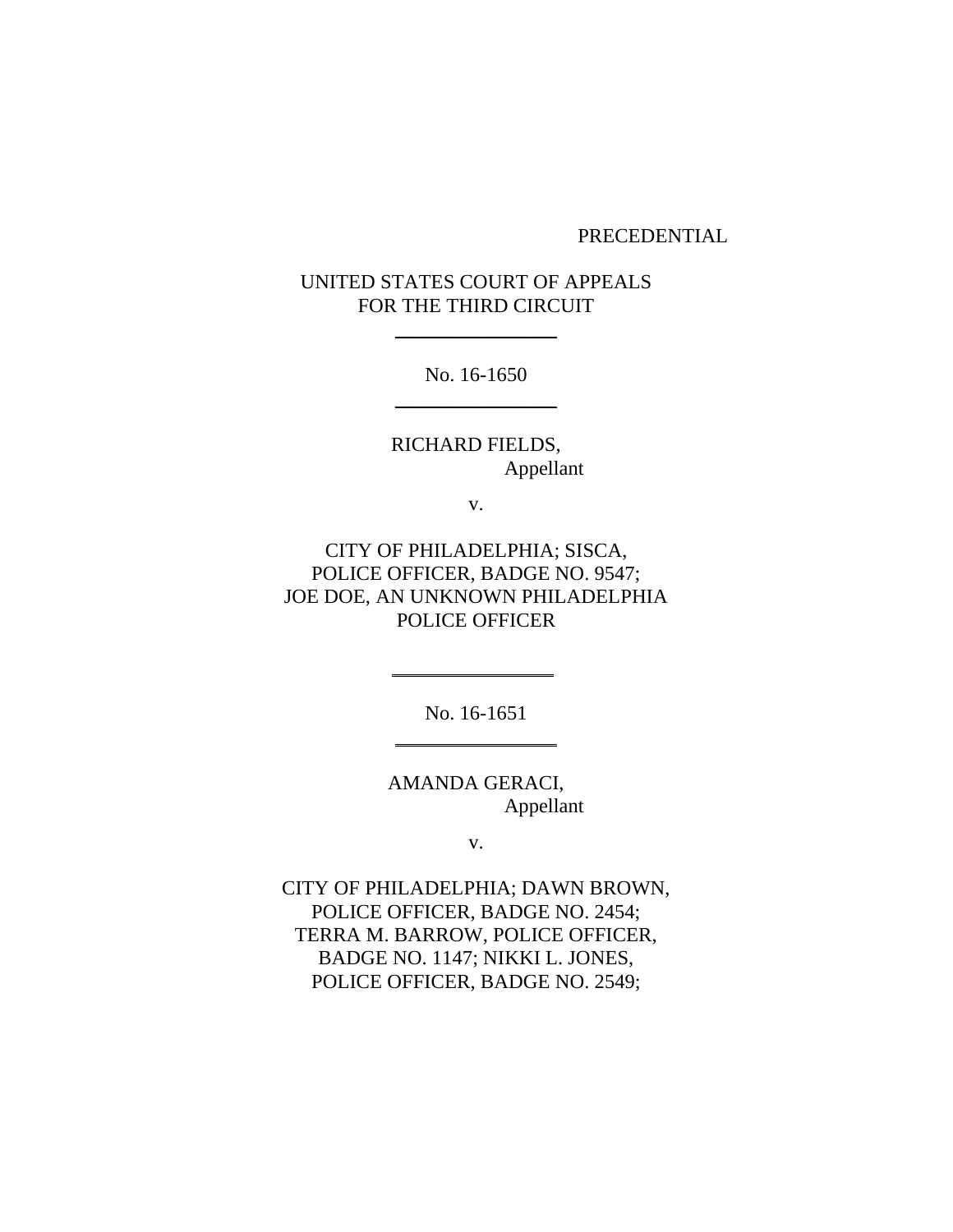# RHONDA SMITH, POLICE OFFICER, BADGE NO. 1373

\_\_\_\_\_\_\_\_\_\_\_\_\_\_\_\_

Appeal from the United States District Court for the Eastern District of Pennsylvania (D.C. Civil Action Nos. 2-14-cv-04424/05264) District Judge: Honorable Mark A. Kearney

 $\frac{1}{2}$ 

Argued May 9, 2017

Before: AMBRO, RESTREPO, and NYGAARD, Circuit Judges

(Opinion filed: July 7, 2017)

Jonathan H. Feinberg, Esquire Kairys Rudovsky Messing & Reinberg 718 Arch Street, Suite 501 South Philadelphia, PA 19106

John J. Grogan, Esquire Peter E. Leckman, Esquire Langer Grogan & Diver 1717 Arch Street, Suite 4130 Philadelphia, PA 19103

Seth Kreimer, Esquire University of Pennsylvania School of Law 3400 Chestnut Street Philadelphia, PA 19104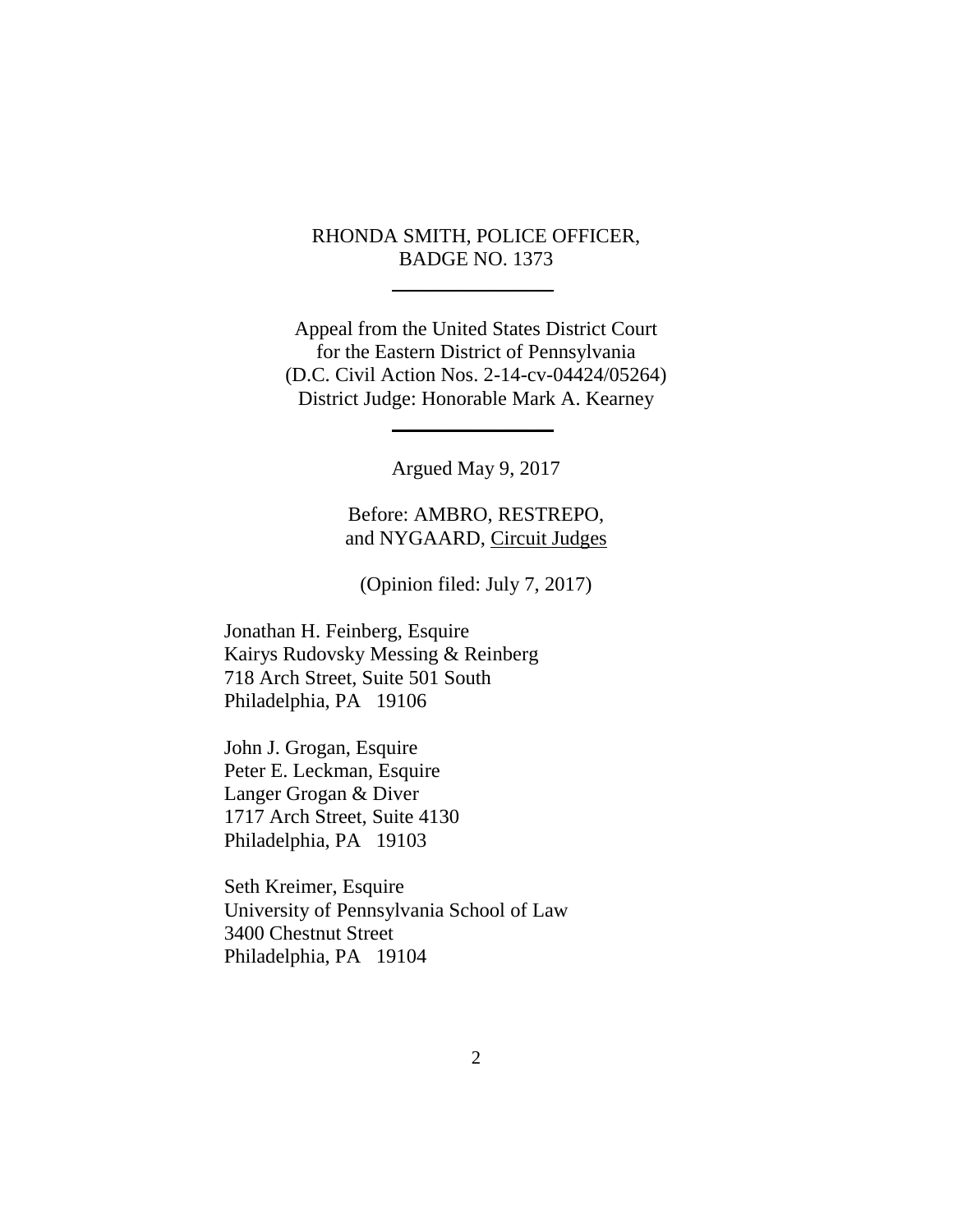Mary Catherine Roper, Esquire Molly M. Tack-Hopper, Esquire (Argued) American Civil Liberties Union of Pennsylvania P.O. Box 60173 Philadelphia, PA 19106

Counsel for Appellants

Craig R. Gottlieb, Esquire (Argued) City of Philadelphia Law Department 1515 Arch Street, 17th Floor One Parkway Philadelphia, PA 19102

Counsel for Appellees

Dorothy A. Hickok, Esquire Alfred W. Putnam, Jr., Esquire Mark D. Taticchi, Esquire Drinker Biddle & Reath 18th & Cherry Streets One Logan Square, Suite 2000 Philadelphia, PA 19103

Ilya Shapiro, Esquire Cato Institute 1000 Massachusetts Ave., N.W. Washington, DC 20001

> Counsel for Amicus Appellant Cato Institute

Eli Segal, Esquire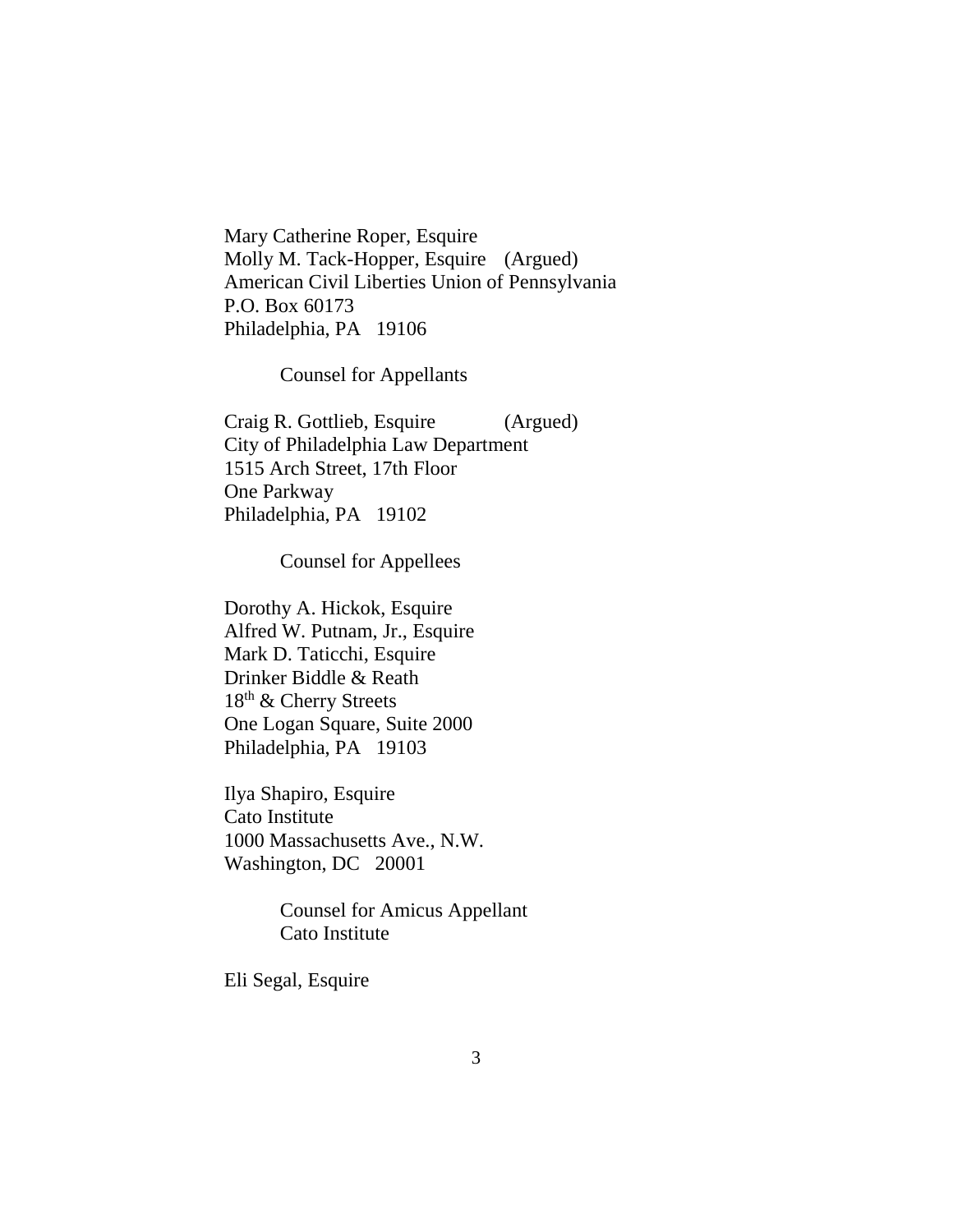Pepper Hamilton 217 Ryers Avenue Philadelphia, PA 19103

> Counsel for Amicus Appellant Society for Photographic Education

Sharon M. McGowan, Esquire April J. Anderson, Esquire Tovah R. Calderon, Esquire United States Department of Justice Civil Rights Division, Appellate Section, RFK 3724 P.O. Box 14403 Ben Franklin Station Washington, DC 20044

> Counsel for Amicus Appellant United State of America

Bruce D. Brown, Esquire Gregg P. Leslie, Esquire The Reporters Committee for Freedom of the Press 1156 15th Street, N.W., Suite 1250 Washington, DC 20005

> Counsel for Amicus Appellant Reporters Committee for Freedom of the Press and 31 Media Organizations

Sophia S. Cope, Esquire Adam Schwartz, Esquire Electronic Frontier Foundation 815 Eddy Street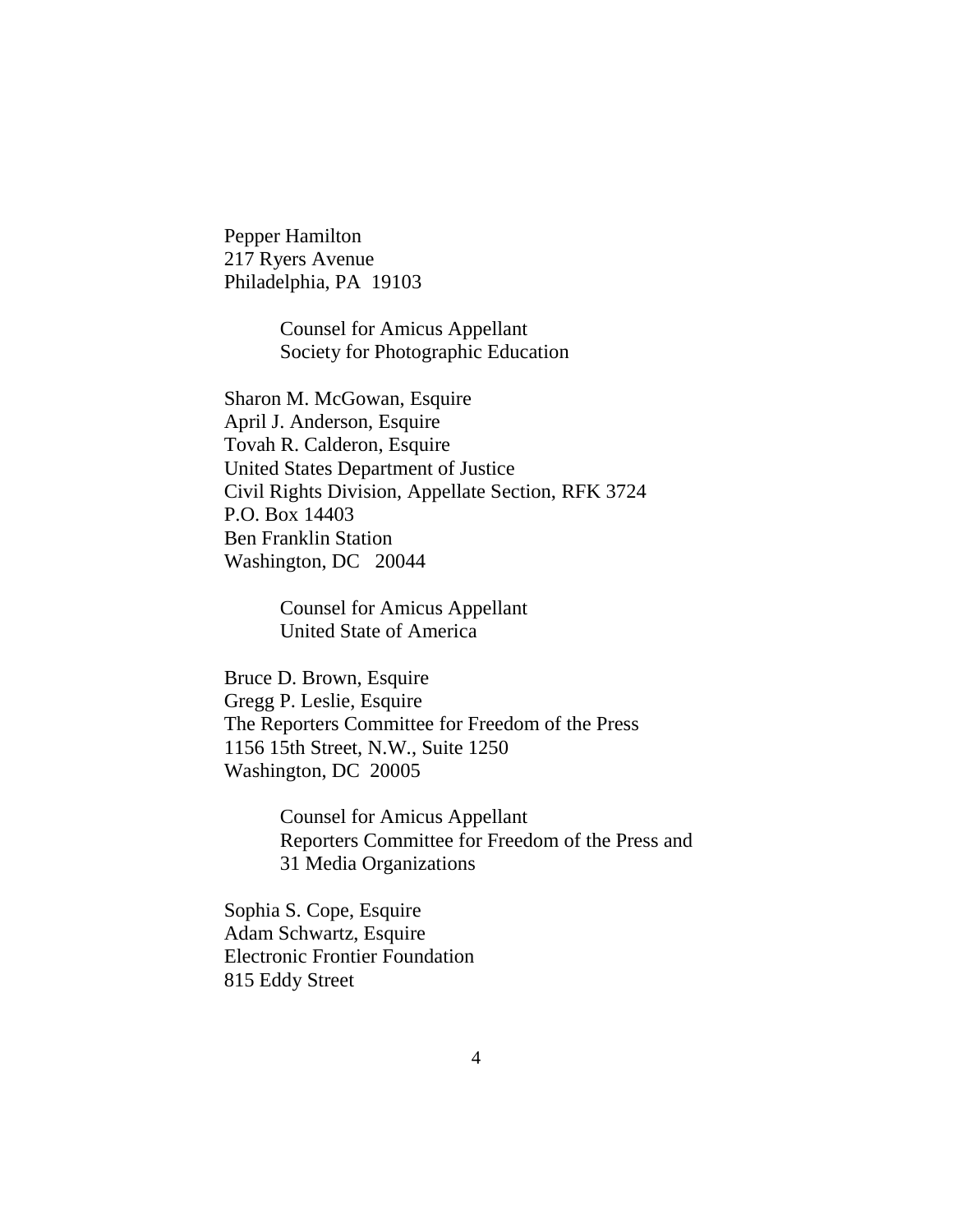San Francisco, CA 94109

Counsel for Amicus Appellant Electronic Frontier Foundation

Robert J. LaRocca, Esquire Kohn Swift & Graf One South Broad Street, Suite 2100 Philadelphia, PA 19107

> Counsel for Amicus Appellant First Amendment Law Professors

Patrick G. Geckle, Esquire 1500 John F. Kennedy Boulevard Two Penn Center Plaza, Suite 1850 Philadelphia, PA 19102

John Burton, Esquire The Marine Building 128 North Fair Oaks Avenue Pasadena, CA 91103

David Milton, Esquire Law Offices of Howard Friedman, PC 90 Canal Street, Fifth Floor Boston, MA 02114

> Counsel for Amicus Appellant National Police Accountability Project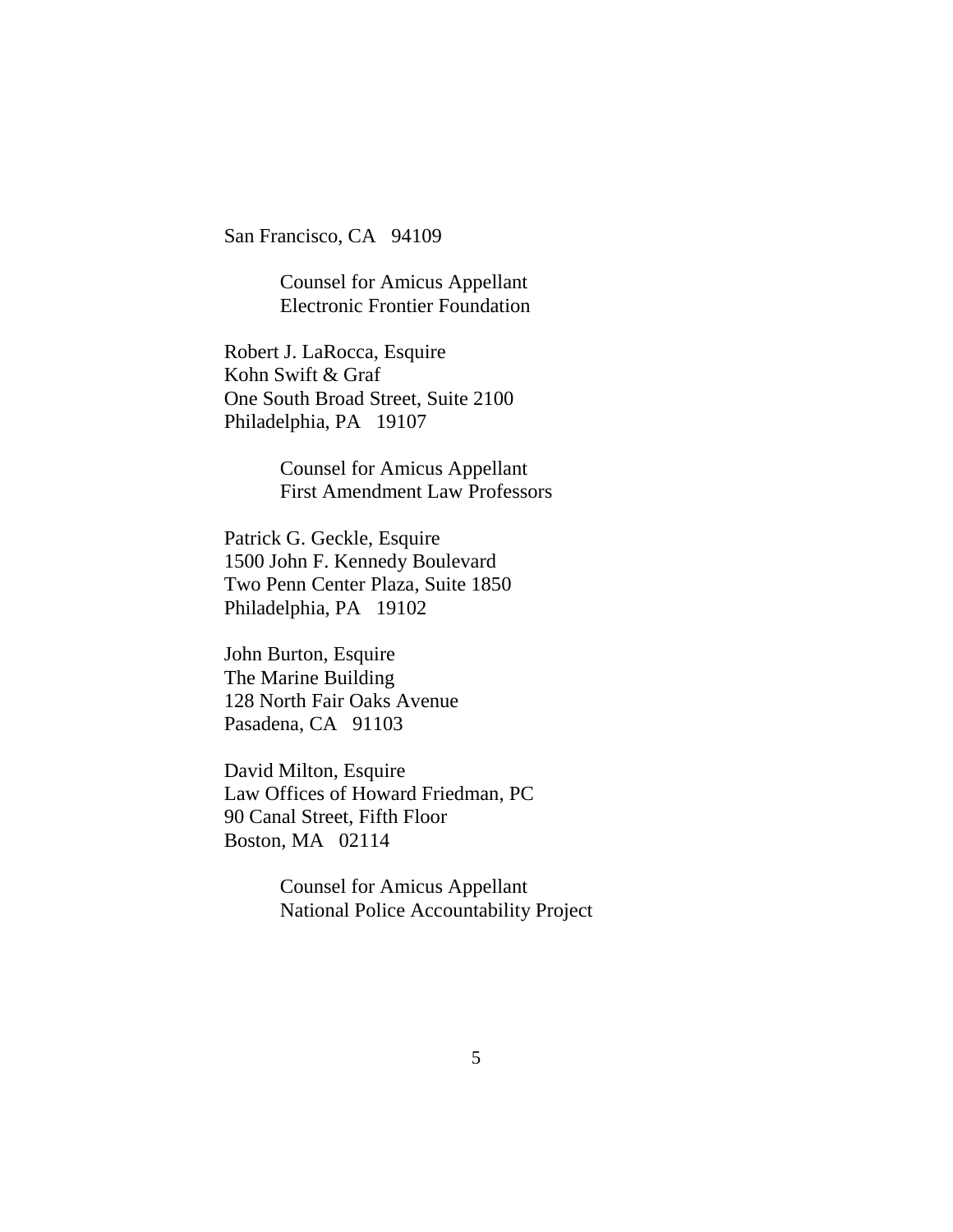Jason P. Gosselin, Esquire Drinker Biddle & Reath 18th & Cherry Streets One Logan Square, Suite 2000 Philadelphia, PA 19103

John W. Whitehead, Esquire Douglas R. McKusick, Esquire Christopher F. Moriarty, Esquire The Rutherford Institute P.O. Box 7482 Charlottesville, VA 22906

> Counsel for Amicus Appellant Rutherford Institute

# OPINION OF THE COURT \_\_\_\_\_\_\_\_\_\_\_\_\_\_\_\_

\_\_\_\_\_\_\_\_\_\_\_\_\_\_\_\_

### AMBRO, Circuit Judge

In 1991 George Holliday recorded video of the Los Angeles Police Department officers beating Rodney King and submitted it to the local news. Filming police on the job was rare then but common now. With advances in technology and the widespread ownership of smartphones, "civilian recording of police officers is ubiquitous." Jocelyn Simonson, *Copwatching*, 104 Cal. L. Rev. 391, 408 (2016); *see* Seth F. Kreimer, *Pervasive Image Capture and the First Amendment: Memory, Discourse, and the Right to Record*, 159 U. Pa. L. Rev. 335, 337 (2011). These recordings have both exposed police misconduct and exonerated officers from errant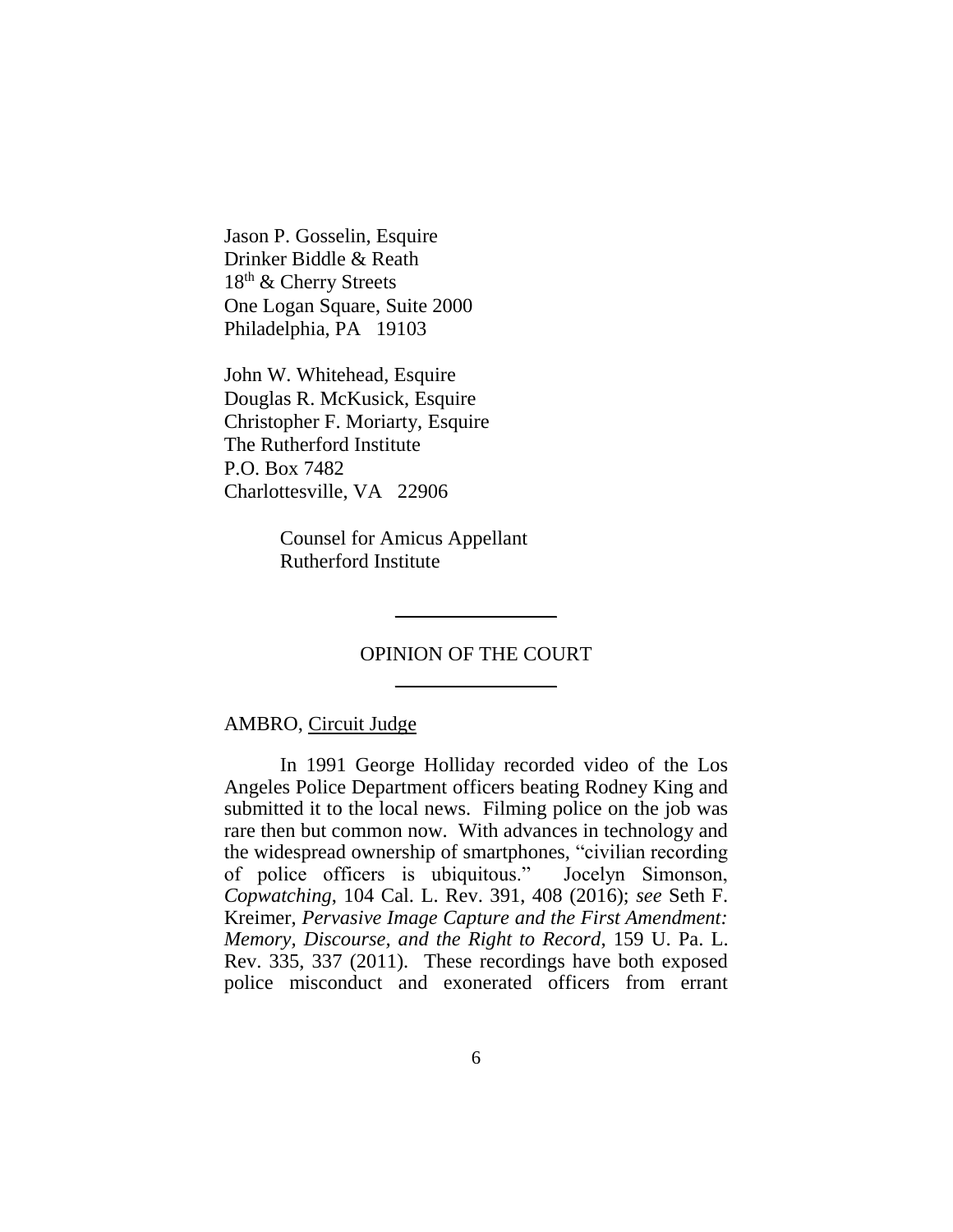charges. However, despite the growing frequency of private citizens recording police activity and its importance to all involved, some jurisdictions have attempted to regulate the extent of this practice. Individuals making recordings have also faced retaliation by officers, such as arrests on false criminal charges and even violence.

This case involves retaliation. Richard Fields and Amanda Geraci attempted to record Philadelphia police officers carrying out official duties in public and were retaliated against even though the Philadelphia Police Department's official policies recognized that "[p]rivate individuals have a First Amendment right to observe and record police officers engaged in the public discharge of their duties." J.A. 1187. No party contested the existence of the First Amendment right. Yet the District Court concluded that neither Plaintiff had engaged in First Amendment activity because the conduct—the act of recording—was not sufficiently expressive. However, this case is not about whether Plaintiffs expressed themselves through conduct. It is whether they have a First Amendment right of access to information about how our public servants operate in public.

Every Circuit Court of Appeals to address this issue (First, Fifth, Seventh, Ninth, and Eleventh) has held that there is a First Amendment right to record police activity in public. *See Turner v. Lieutenant Driver*, 848 F.3d 678 (5th Cir. 2017); *Gericke v. Begin*, 753 F.3d 1 (1st Cir. 2014); *Am. Civil Liberties Union of Ill. v. Alvarez*, 679 F.3d 583 (7th Cir. 2012); *Glik v. Cunniffe,* 655 F.3d 78 (1st Cir. 2011); *Smith v. City of Cumming*, 212 F.3d 1332 (11th Cir. 2000); *Fordyce v. City of Seattle*, 55 F.3d 436 (9th Cir. 1995). Today we join this growing consensus. Simply put, the First Amendment protects the act of photographing, filming, or otherwise recording police officers conducting their official duties in public.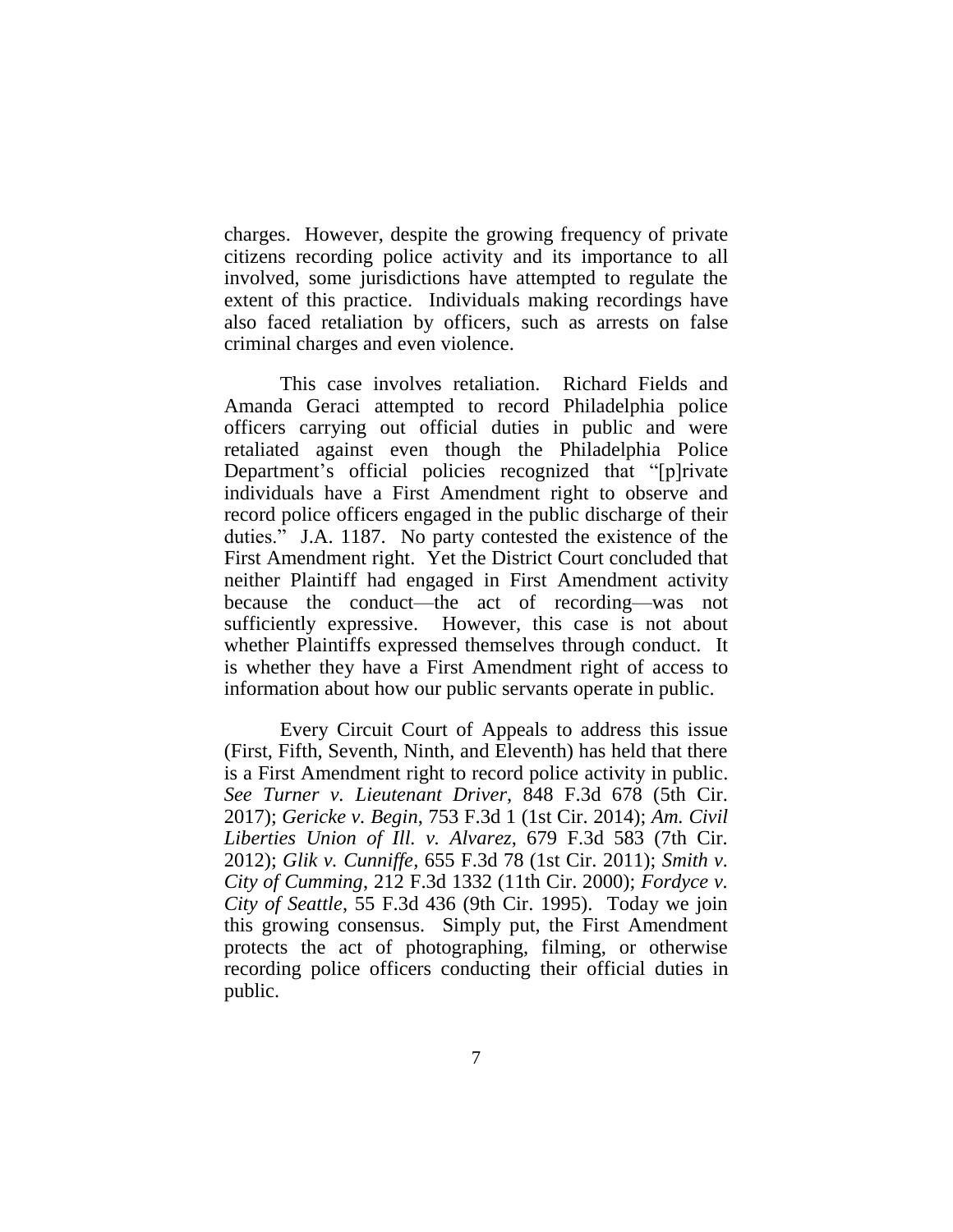## **I. BACKGROUND**

In September 2012, Amanda Geraci, a member of the police watchdog group "Up Against the Law," attended an anti-fracking protest at the Philadelphia Convention Center. She carried her camera and wore a pink bandana that identified her as a legal observer. About a half hour into the protest, the police acted to arrest a protestor. Geraci moved to a better vantage point to record the arrest and did so without interfering with the police. An officer abruptly pushed Geraci and pinned her against a pillar for one to three minutes, which prevented her from observing or recording the arrest. Geraci was not arrested or cited.

One evening in September 2013, Richard Fields, a sophomore at Temple University, was on a public sidewalk where he observed a number of police officers breaking up a house party across the street. The nearest officer was 15 feet away from him. Using his iPhone, he took a photograph of the scene. An officer noticed Fields taking the photo and asked him whether he "like[d] taking pictures of grown men" and ordered him to leave. J.A. 8. Fields refused, so the officer arrested him, confiscated his phone, and detained him. The officer searched Fields' phone and opened several videos and other photos. The officer then released Fields and issued him a citation for "Obstructing Highway and Other Public Passages." These charges were withdrawn when the officer did not appear at the court hearing.

Fields and Geraci brought 42 U.S.C. § 1983 claims against the City of Philadelphia and certain police officers. They alleged that the officers illegally retaliated against them for exercising their First Amendment right to record public police activity and violated their Fourth Amendment right to be free from an unreasonable search or seizure.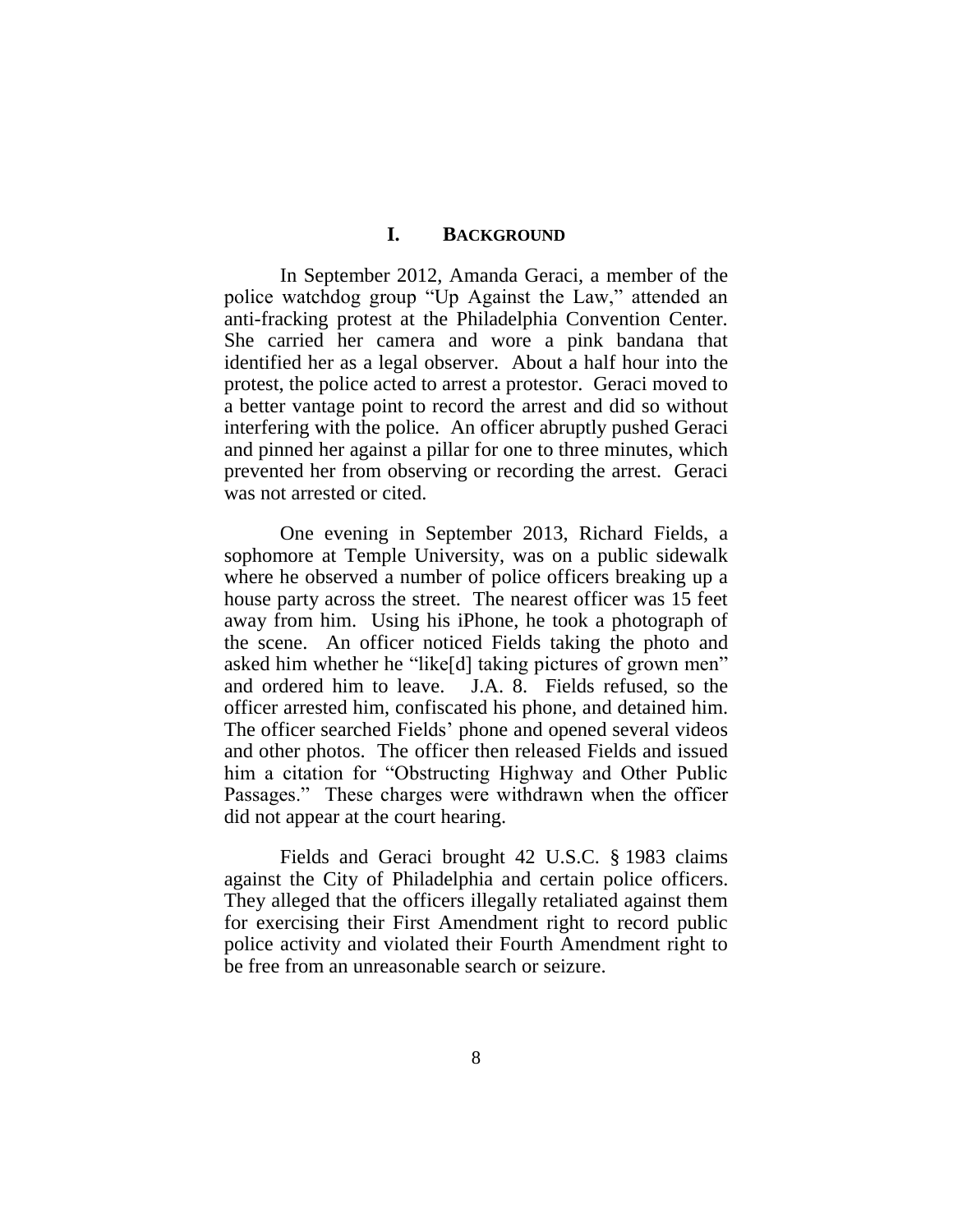They also pointed out that the City's Police Department's official policies recognized their First Amendment right. In 2011 the Department published a memorandum advising officers not to interfere with a private citizen's recording of police activity because it was protected by the First Amendment. In 2012 it published an official directive reiterating that this right existed. Both the memorandum and directive were read to police officers during roll call for three straight days. And in 2014, after the events in our case and the occurrence of other similar incidents, the Department instituted a formal training program to ensure that officers ceased retaliating against bystanders who recorded their activities.

The District Court nonetheless granted summary judgment in favor of Defendants on the First Amendment claims. They did not argue against the existence of a First Amendment right, but rather contended that the individual officers were entitled to qualified immunity and that the City could not be vicariously liable for the officers' acts. Yet the District Court on its own decided that Plaintiffs' activities were not protected by the First Amendment because they presented no evidence that their "conduct may be construed as expression of a belief or criticism of police activity." *Fields v. City of Philadelphia*, 166 F. Supp. 3d 528, 537 (E.D. Pa. 2016). When confronted by the police, Plaintiffs did not express their reasons for recording. Their later deposition testimony showed that Geraci simply wanted to observe and Fields wanted to take a picture of an "interesting" and "cool" scene. *Id.* at 539. In addition, neither testified of having an intent to share his or her photos or videos. *Id.* The District Court thus concluded that, "[a]bsent any authority from the Supreme Court or our Court of Appeals, we decline to create a new First Amendment right for citizens to photograph officers when they have no expressive purpose such as challenging police actions." *Id.* at 542.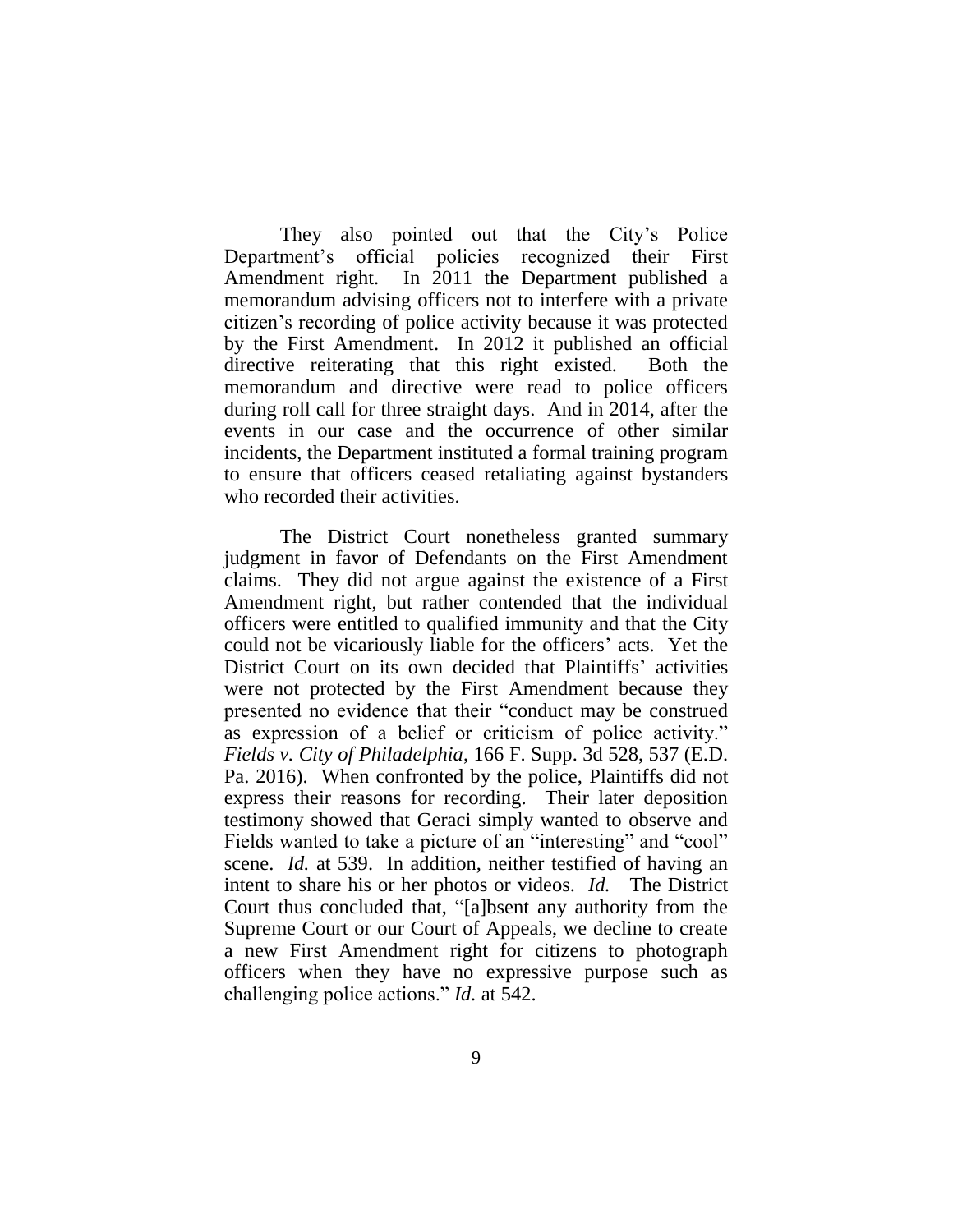Because of this ruling, the District Court did not reach the issues of qualified immunity or municipal liability. However, it allowed the Fourth Amendment claims to go to trial. *Id.* ("The citizens are not without remedy because once the police officer takes your phone, alters your technology, arrests you or applies excessive force, we proceed to trial on the Fourth Amendment claims."). By stipulation, Plaintiffs dismissed their Fourth Amendment claims so that they could immediately appeal the First Amendment ruling.

#### **II. JURISDICTION AND STANDARDS**

The District Court had subject matter jurisdiction over these federal civil rights claims under 28 U.S.C. §§ 1331 & 1343, and we have jurisdiction under 28 U.S.C. § 1291. We exercise plenary review over the District Court's grant of summary judgment. *Melrose, Inc. v. City of Pittsburgh*, 613 F.3d 380, 387 (3d Cir. 2010). It "is appropriate only where, drawing all reasonable inferences in favor of the nonmoving party, there is no genuine issue as to any material fact and . . . the moving party is entitled to judgment as a matter of law." *Id.* (alteration in original and citation omitted). Because this is a First Amendment case, we must also "engage in a searching, independent factual review of the full record." *Am. Civil Liberties Union v. Mukasey*, 534 F.3d 181, 186 (3d Cir. 2008) (citations omitted).

## **III. ORDER OF ANALYSIS**

Defendants ask us to avoid ruling on the First Amendment issue. Instead, they want us to hold that, regardless of the right's existence, the officers are entitled to qualified immunity and the City cannot be vicariously liable for the officers' acts. We reject this invitation to take the easy way out. Because this First Amendment issue is of great importance and the recording of police activity is a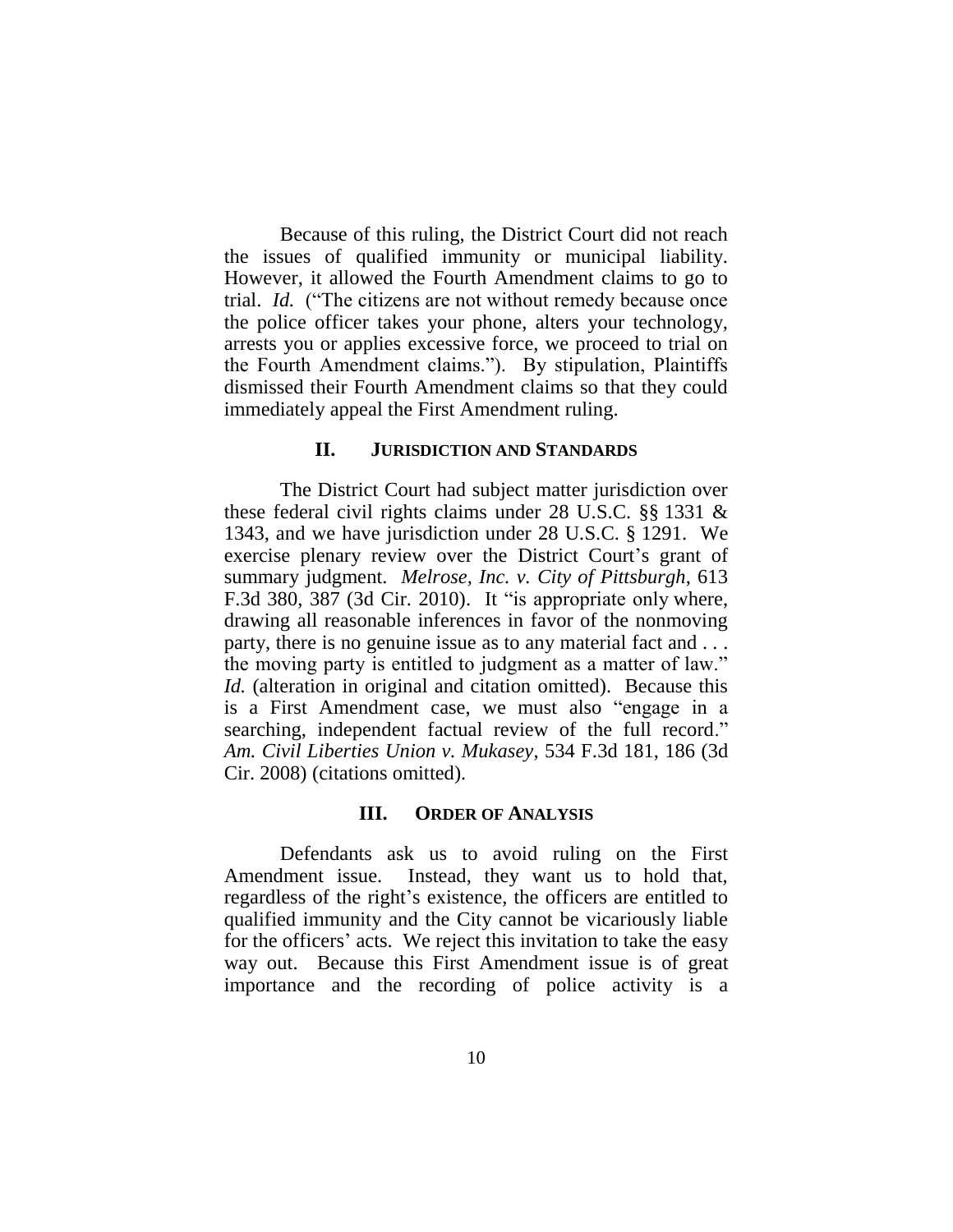widespread, common practice, we deal with it before addressing, if needed, defenses to liability.

In *Saucier v. Katz*, the Supreme Court held that courts must determine whether a constitutional right existed before deciding if it had been "clearly established" such that defendants would not be entitled to qualified immunity. 533 U.S. 194, 200-01 (2001). Less than a decade later, however, the Court reversed course in *Pearson v. Callahan*, holding that courts instead have the discretion to choose to address immunity first and bypass the substantive constitutional issue. 555 U.S. 223, 236 (2009). We have not ruled on the First Amendment right, instead merely holding that at the time of our rulings the claimed right was not clearly established. *Kelly v. Borough of Carlisle*, 622 F.3d 248 (3d Cir. 2010); *True Blue Auctions v. Foster*, 528 F. App'x 190 (3d Cir. 2013).

In the years since, First Amendment issues from the recording of police activity recur, and they deal directly with constitutional doctrine. With technological progress and the ubiquity of smartphone ownership—especially in the years since our *Kelly* decision—we are now in an age where the public can record our public officials' conduct and easily distribute that recording widely. This increase in the observation, recording, and sharing of police activity has contributed greatly to our national discussion of proper policing. Consequently, police departments nationwide, often with input from the U.S. Department of Justice, are developing polices addressing precisely these issues, and our opinion can assist in their efforts to comply with the Constitution. Moreover, in the case before us the constitutional question is not "so factbound that [our] decision [will] provide[] little guidance for future cases." *Pearson*, 555 U.S. at 237. All we need to decide is whether the First Amendment protects the act of recording police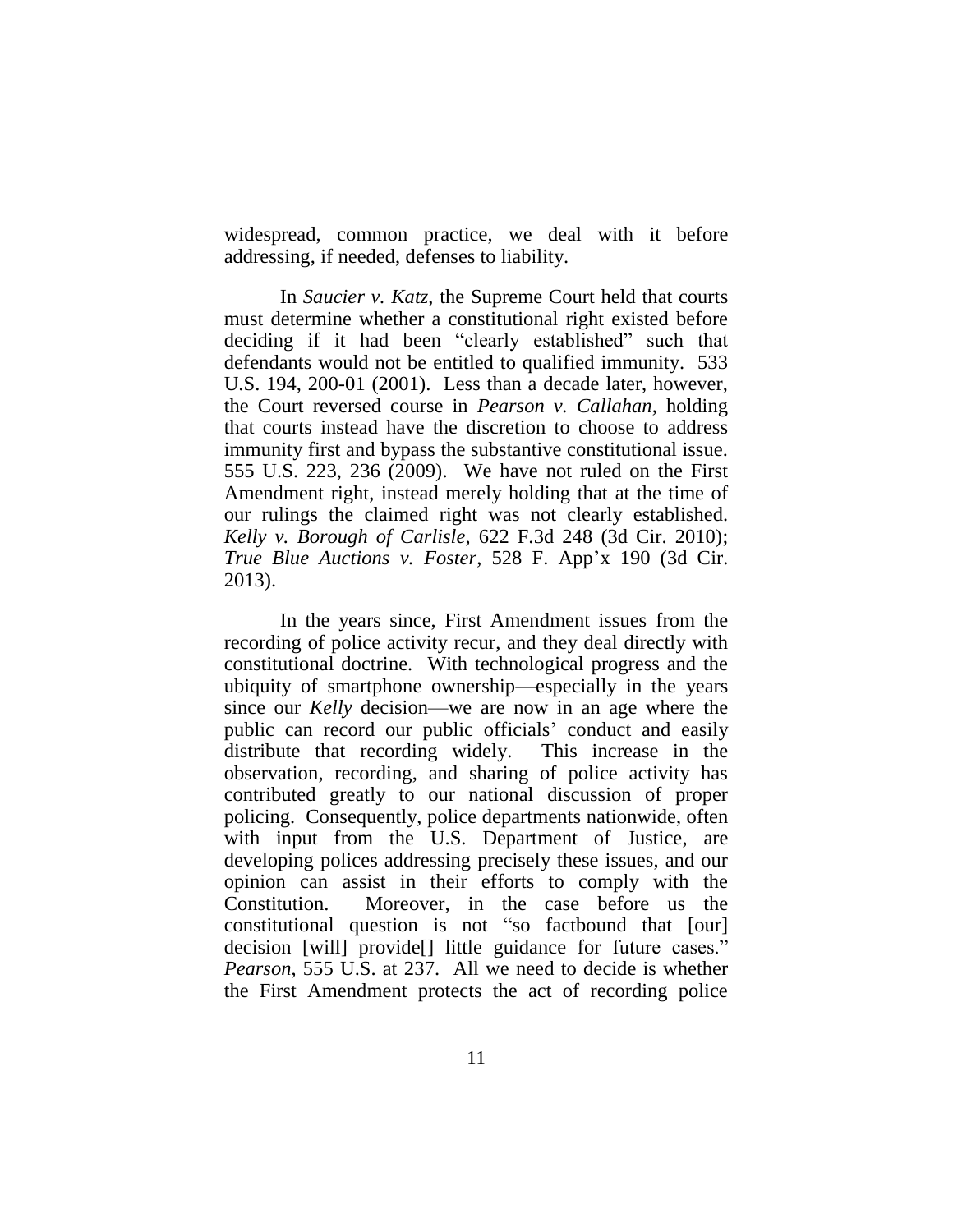officers carrying out official duties in public places. We also have excellent briefing on appeal, including counsel for the parties and eight *amici*, including the U.S. Department of Justice, the Cato Institute, well-known First Amendment law professors, and some of the largest news organizations in the country. We therefore address the First Amendment question before moving to the defenses.

## **IV. THE FIRST AMENDMENT RIGHT TO RECORD**

The District Court concluded that Plaintiffs engaged in conduct only (the act of making a recording) as opposed to expressive conduct (using the recording to criticize the police or otherwise comment on officers' actions). It did so by analogy, applying the "expressive conduct" test used to address symbolic speech: "Conduct is protected by the First Amendment when the nature of the activity, combined with the factual context and environment in which it was undertaken, shows that the activity was sufficiently imbued with elements of communication to fall within the First Amendment's scope." *Fields*, 166 F. Supp. 3d at 534 & n.34 (quoting *Tenafly Eruv Ass'n, Inc. v. Borough of Tenafly*, 309 F.3d 144, 158 (3d Cir. 2002)).

We disagree on various fronts. Foremost is that the District Court focused on whether Plaintiffs had an expressive intent, such as a desire to disseminate the recordings, or to use them to criticize the police, *at the moment when* they recorded or attempted to record police activity. *See id.* at 534-35. This reasoning ignores that the value of the recordings may not be immediately obvious, and only after review of them does their worth become apparent. The First Amendment protects actual photos, videos, and recordings, *see Brown v. Entm't Merchants Ass'n*, 564 U.S. 786, 790 (2011), and for this protection to have meaning the Amendment must also protect the act of creating that material. There is no practical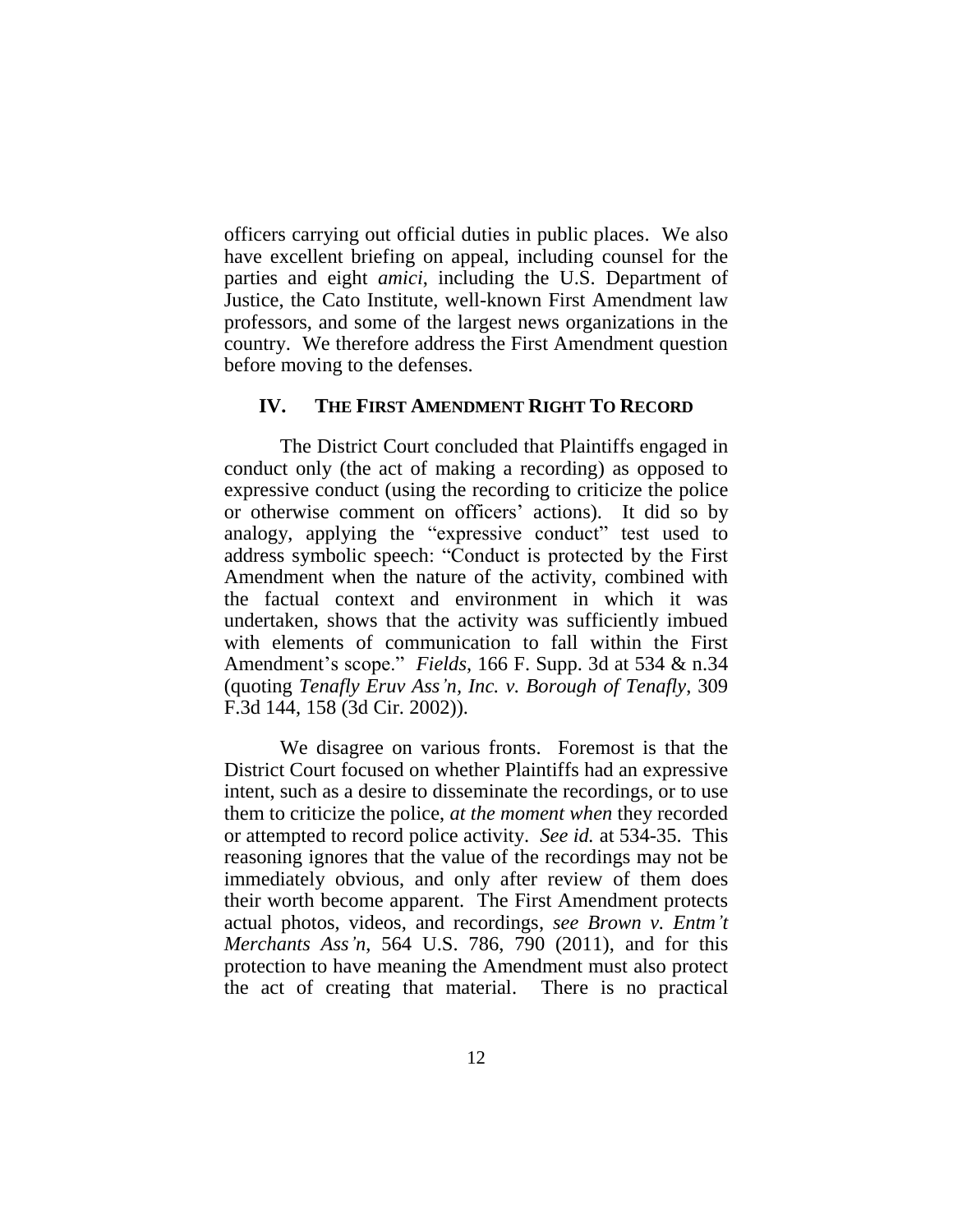difference between allowing police to prevent people from taking recordings and actually banning the possession or distribution of them. *See Alvarez*, 679 F.3d at 596 ("Restricting the use of an audio or audiovisual recording device suppresses speech just as effectively as restricting the dissemination of the resulting recording."); *see also* Cato Institute *Amicus* Br. 7 ("[B]oth precedent and first principles demonstrate that the First Amendment protects the process of capturing inputs that may yield expression, not just the final act of expression itself"); Kreimer, 159 U. Pa. L. Rev. at 366 ("[T]he threat of arrest remains a potent deterrent to spontaneous photographers who have no deep commitment to capturing any particular image."). As illustrated here, because the officers stopped Ms. Geraci from recording the arrest of the protestor, she never had the opportunity to decide to put any recording to expressive use.

Plaintiffs and some *amici* argue that the act of recording is "inherently expressive conduct," like painting, writing a diary, dancing, or marching in a parade. *See, e.g.*, First Amendment Law Professors *Amicus* Br. 8 ("If writing in an undistributed diary is speech, making an undistributed recording can be characterized as speech as well."); Society for Photographic Education *Amicus* Br. 2 ("Making a photograph merits First Amendment protection because it is artistic expression just the same as painting a landscape, sketching a street scene, or sculpting a statue."); *Tenafly Eruv Ass'n*, 309 F.3d at 160 ("'Parades are thus a form of expression, not just motion . . . .'") (quoting *Hurley v. Irish-American Gay, Lesbian and Bisexual Grp. of Bos.*, 515 U.S. 557, 568 (1995)). Regardless of the merits of these arguments, our case is not about people attempting to create art with police as their subjects. It is about recording police officers performing their official duties.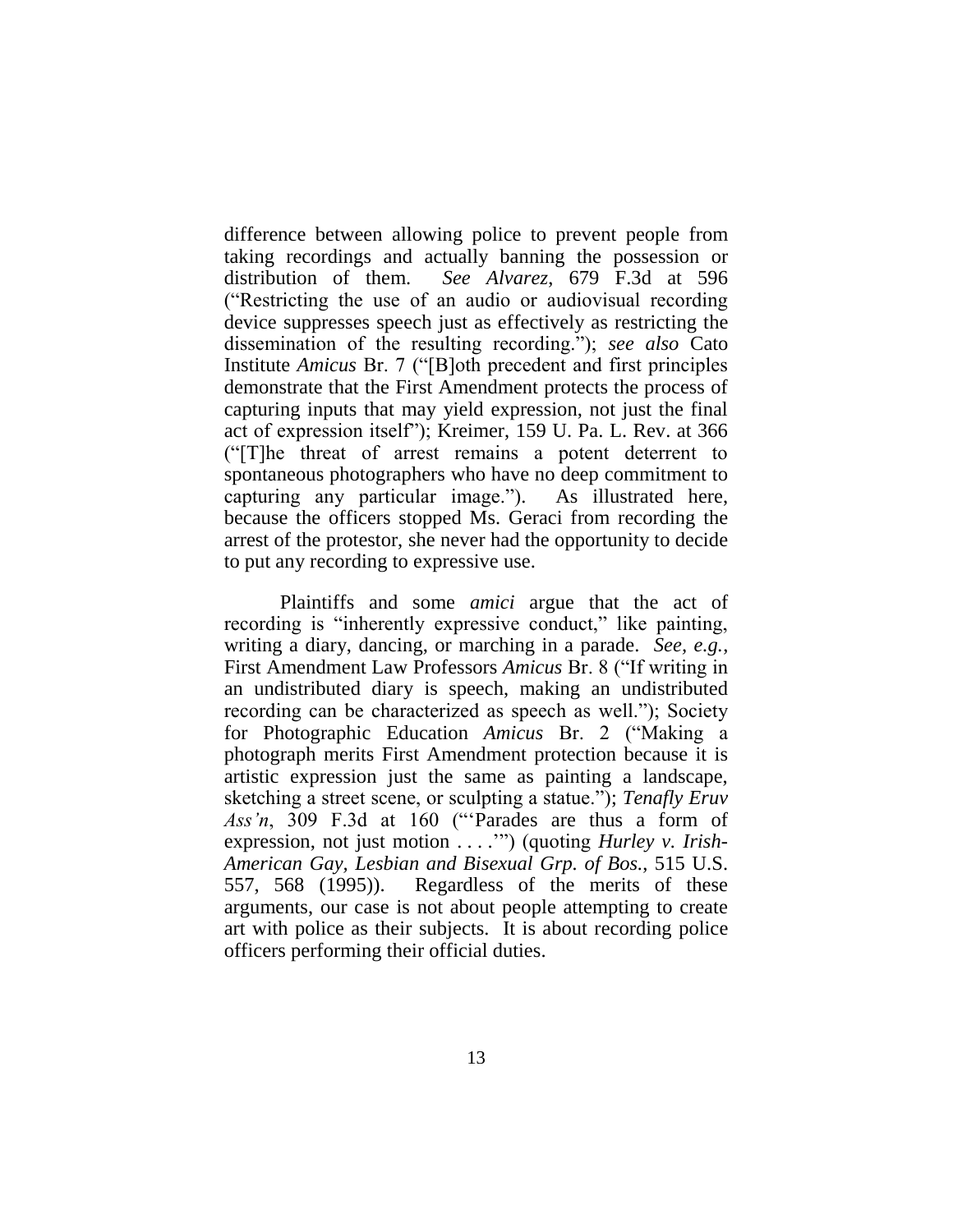The First Amendment protects the public's right of access to information about their officials' public activities. It "goes beyond protection of the press and the selfexpression of individuals to prohibit government from limiting the stock of information from which members of the public may draw." *First Nat'l. Bank of Bos. v. Bellotti*, 435 U.S. 765, 783 (1978). Access to information regarding public police activity is particularly important because it leads to citizen discourse on public issues, "the highest rung of the hierarchy of First Amendment values, and is entitled to special protection." *Snyder v. Phelps*, 562 U.S. 443, 452 (2011) (quoting *Connick v. Myers,* 461 U.S. 138, 145 (1983)); *Garrison v. Louisiana*, 379 U.S. 64, 77 (1964) (recognizing the "paramount public interest in a free flow of information to the people concerning public officials, their servants"). That information is the wellspring of our debates; if the latter are to be "'uninhibited, robust, and wide-open,'" *Snyder*, 562 U.S. at 452 (quoting *N. Y. Times Co. v. Sullivan,* 376 U.S. 254, 270 (1964)), the more credible the information the more credible are the debates.

To record what there is the right for the eye to see or the ear to hear corroborates or lays aside subjective impressions for objective facts. Hence to record is to see and hear more accurately. Recordings also facilitate discussion because of the ease in which they can be widely distributed via different forms of media. Accordingly, recording police activity in public falls squarely within the First Amendment right of access to information. As no doubt the press has this right, so does the public. *See PG Publ'g. Co. v. Aichele*, 705 F.3d 91, 99 (3d Cir. 2013); *Branzburg v. Hayes*, 408 U.S. 665, 684 (1972).

Bystander videos provide different perspectives than police and dashboard cameras, portraying circumstances and surroundings that police videos often do not capture. Civilian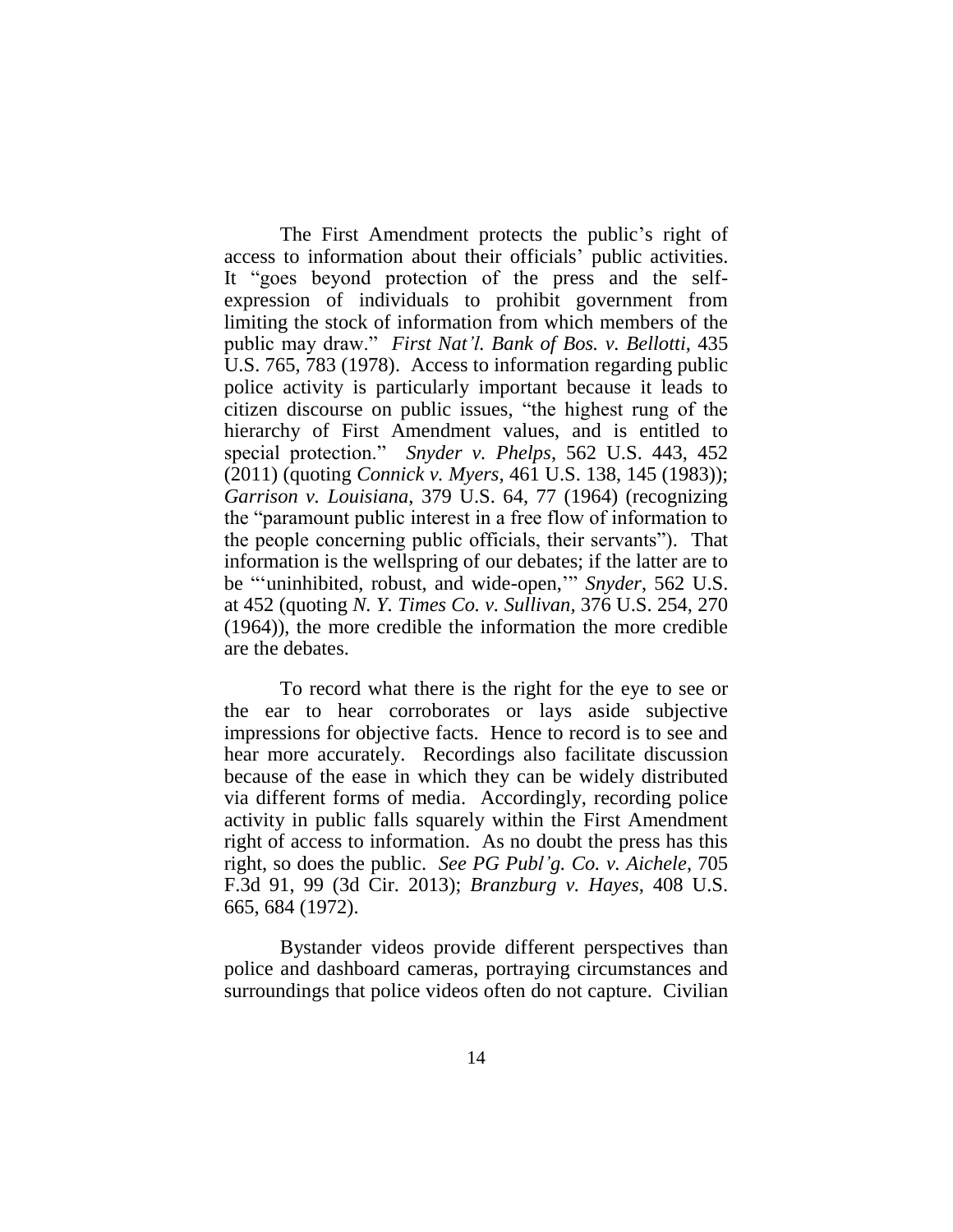video also fills the gaps created when police choose not to record video or withhold their footage from the public. *See* Nat'l Police Accountability Project *Amicus* Br. 7 (noting that "[a] recent survey of 50 major police departments' policies on body cameras revealed that many policies either failed to make clear when officers must turn on their body cameras, gave officers too much discretion when to record, or failed to require explanations when officers did not record") (citation omitted).

The public's creation of this content also complements the role of the news media. Indeed, citizens' gathering and disseminating "newsworthy information [occur] with an ease that rivals that of the traditional news media." 2012 U.S. D.O.J. Letter to Baltimore Police Department; J.A. 1684. *See also Glik*, 655 F.3d at 78 ("The proliferation of electronic devices with video-recording capability means that many of our images of current events come from bystanders with a ready cell phone or digital camera rather than a traditional film crew, and news stories are now just as likely to be broken by a blogger at her computer as a reporter at a major newspaper."). In addition to complementing the role of the traditional press, private recordings have improved professional reporting, as "video content generated by witnesses and bystanders has become a common component of news programming." The Reporters Committee for Freedom of the Press and 31 Media Organizations *Amicus* Br. 11; *see also id.* at 2 ("Today, the first source of information from the scene of a newsworthy event is frequently an ordinary citizen with a smart phone."). And the inclusion of "bystander video enriches the stories journalists tell, routinely adding a distinct, first-person perspective to news coverage." *Id.* at 12.

Moreover, the proliferation of bystander videos has "spurred action at all levels of government to address police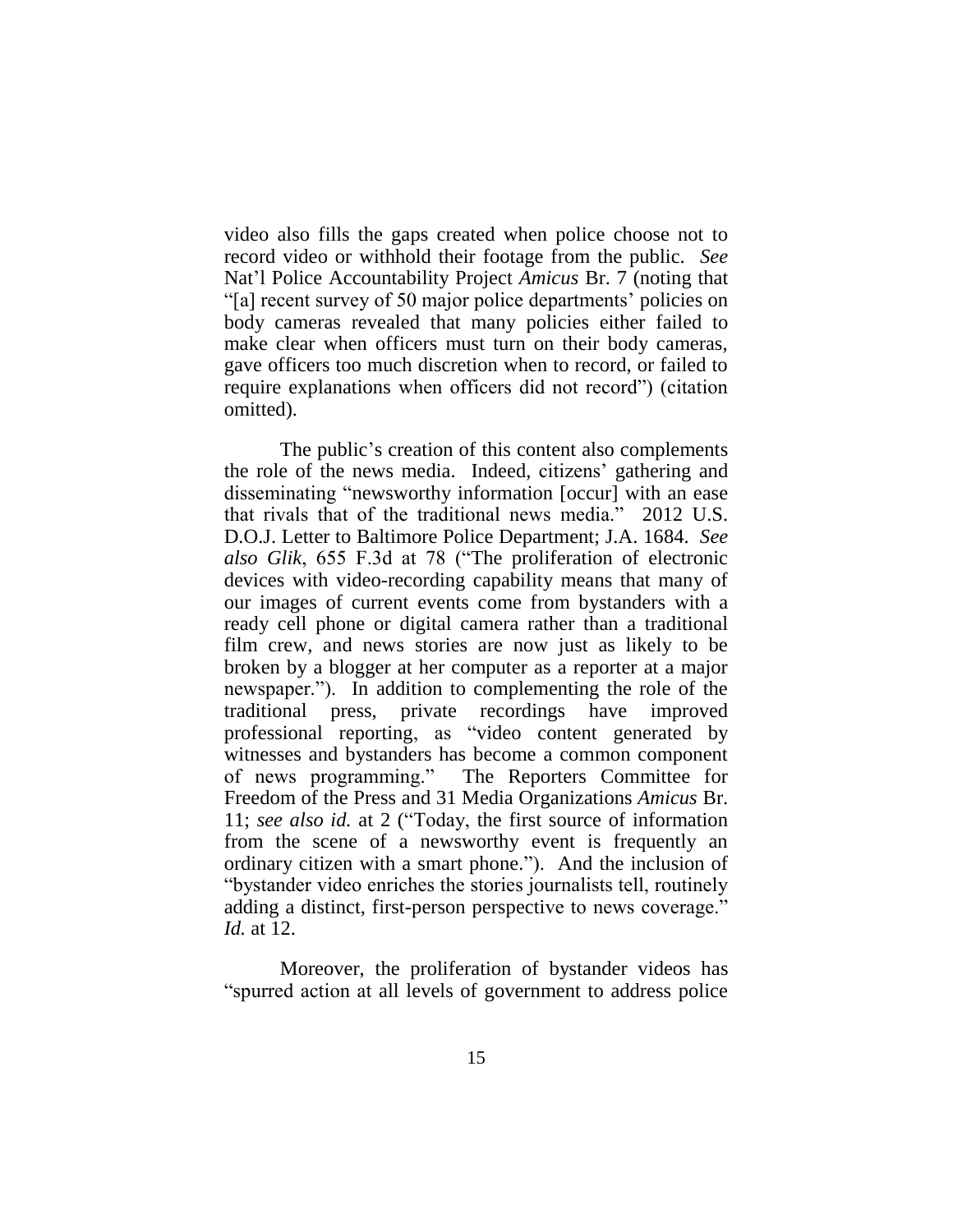misconduct and to protect civil rights." *See* Nat'l Police Accountability Proj. *Amicus* Br. 1. These videos have helped police departments identify and discipline problem officers. They have also assisted civil rights investigations and aided in the Department of Justice's work with local police departments. And just the act of recording, regardless what is recorded, may improve policing. *See Glik*, 655 F.3d at 82-83. Important to police is that these recordings help them carry out their work. They, every bit as much as we, are concerned with gathering facts that support further investigation or confirm a dead-end. And of particular personal concern to police is that bystander recordings can "exonerate an officer charged with wrongdoing." *Turner*, 848 F.3d at 689.

We do not say that all recording is protected or desirable. The right to record police is not absolute. "[I]t is subject to reasonable time, place, and manner restrictions." *Kelly*, 622 F.3d at 262; *see Whiteland Woods, L.P. v. Twp. of W. Whiteland*, 193 F.3d 177, 183 (3d Cir. 1999). But in public places these restrictions are restrained.

We need not, however, address at length the limits of this constitutional right. Defendants offer nothing to justify their actions. Fields took a photograph across the street from where the police were breaking up a party. Geraci moved to a vantage point where she could record a protestor's arrest, but did so without getting in the officers' way. If a person's recording interferes with police activity, that activity might not be protected. For instance, recording a police conversation with a confidential informant may interfere with an investigation and put a life at stake. But here there are no countervailing concerns.

In sum, under the First Amendment's right of access to information the public has the commensurate right to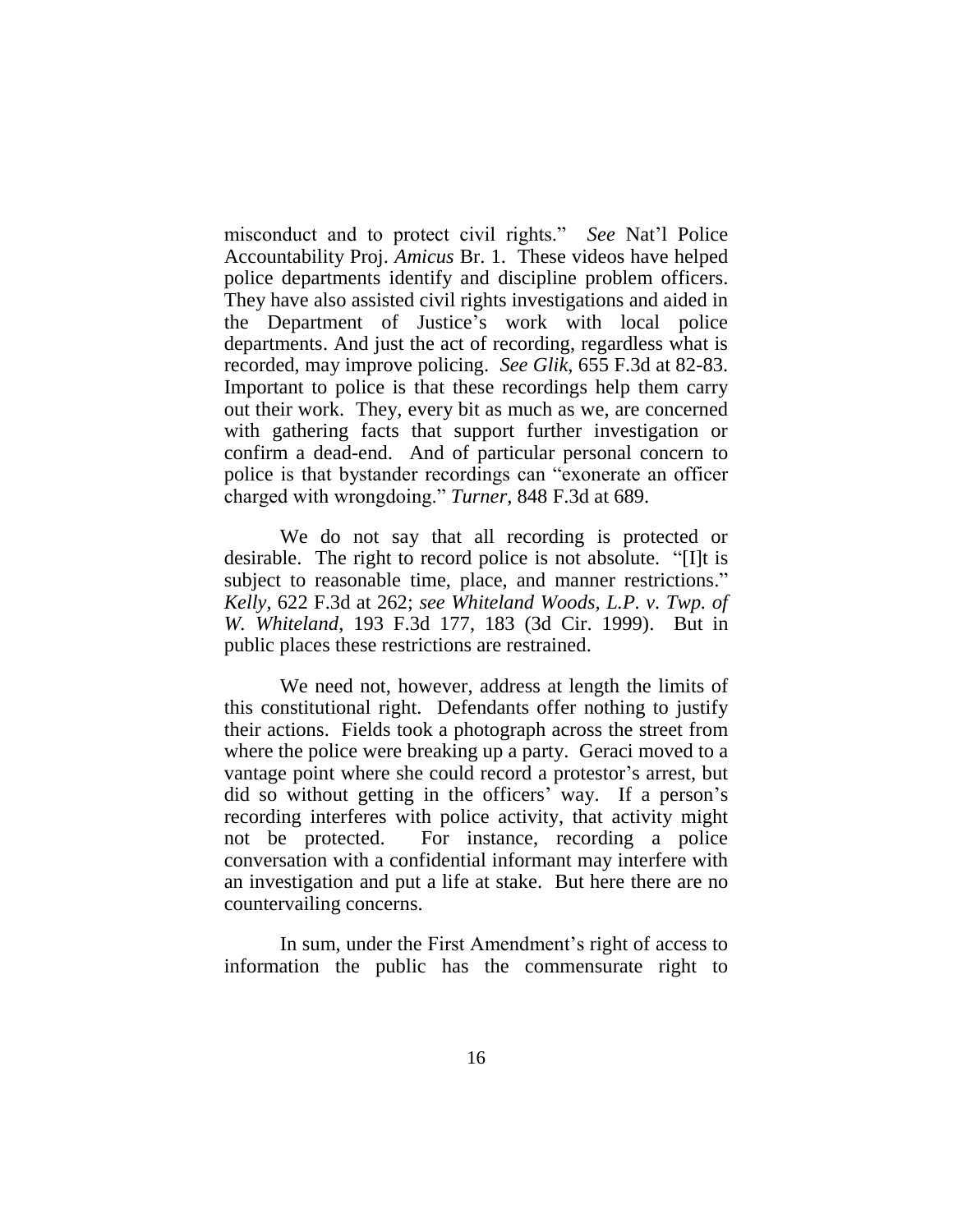record—photograph, film, or audio record—police officers conducting official police activity in public areas.

## **V. QUALIFIED IMMUNITY**

Having decided the existence of this First Amendment right, we now turn to whether the officers are entitled to qualified immunity. We conclude they are.

Government actors are entitled to qualified immunity unless they violated a constitutional right "so clearly established that '*every reasonable official* would have understood that what he is doing violates that right.'" *Zaloga v. Borough of Moosic*, 841 F.3d 170, 175 (3d Cir. 2016) (quoting *Reichle v. Howards*, 566 U.S. 658, 659 (2012)) (emphasis in original). "In other words, existing precedent must have placed the statutory or constitutional question *beyond debate*." *Id.* (quoting *Reichle*, 566 U.S. at 664) (emphasis in original). We do not need Supreme Court precedent or binding Third Circuit precedent to guide us if there is a "robust consensus of cases of persuasive authority in the Courts of Appeals." *L.R. v. Sch. Dist. of Phila.*, 836 F.3d 235, 247–48 (3d Cir. 2016) (alteration and citations omitted). District court decisions, though not binding, also "play a role in the qualified immunity analysis." *Doe v. Delie*, 257 F.3d 309, 321 n.10 (3d Cir. 2001). To determine whether the right is clearly established, we look at the state of the law when the retaliation occurred, here in 2012 (Geraci) and 2013 (Fields). *See id.*

To conduct the clearly established inquiry, we "frame the right 'in light of the specific context of the case, not as a broad general proposition,'" *L.R.*, 836 F.3d at 247–48 (citation omitted), as it needs to be "specific enough to put 'every reasonable official' on notice of it." *Zaloga*, 841 F.3d at 175 (citation omitted). At issue here is Plaintiffs' ability to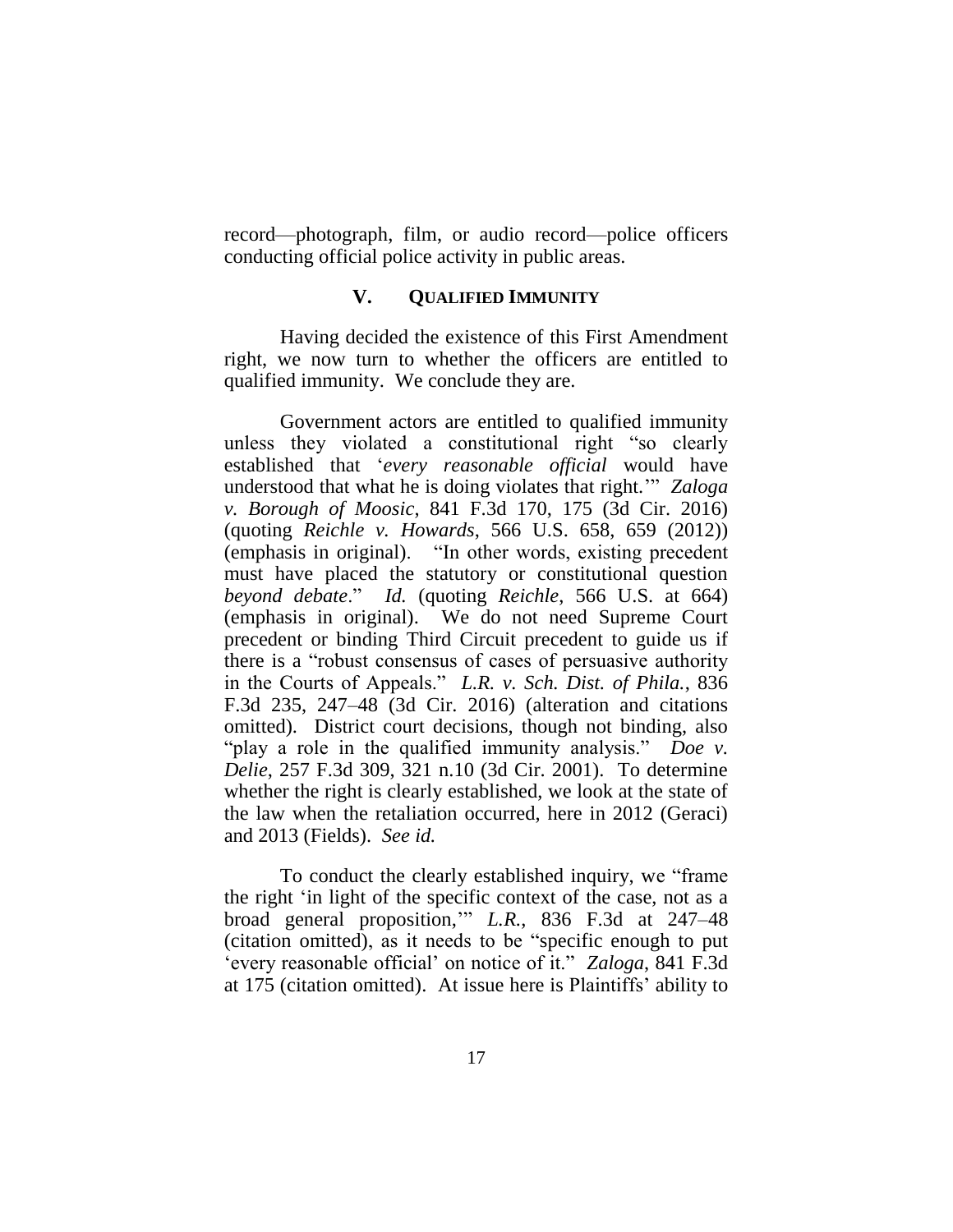record the police carrying out official duties in public. We have never held that such a right exists, only that it might. *See Gilles v. Davis*, 427 F.3d 197, 212 n.14 (3d Cir. 2005) ("[V]ideotaping or photographing the police in the performance of their duties on public property may be a protected activity."). In 2010 we held that there was no clearly established right for the public to do so, at least in the context of a police traffic stop. *Kelly*, 622 F.3d at 262 ("We find these cases insufficiently analogous to the facts of this case to have put Officer Rogers on notice of a clearly established right to videotape police officers during a traffic stop [in 2007]."). Only a few years later in 2013, in a nonprecedential opinion, we held that "[e]ven if the distinction between traffic stops and public sidewalk confrontations is [ ] meaningful . . . [,] our case law does not clearly establish a right to videotape police officers performing their duties [in 2009]." *True Blue Auctions*, 528 F. App'x at 192-93. So to resolve whether the right has become clearly established after these decisions, we must decide whether a "robust consensus" has emerged that puts the existence of this First Amendment right "beyond debate." *Zaloga*, 841 F.3d at 175.

Plaintiffs contend the absence of Circuit precedent does not end the inquiry, as after the events in *Kelly* and *True Blue* the Philadelphia Police Department adopted official policies recognizing the First Amendment right of citizens to record police in public. As plausible as that may be on the surface, it does not win the argument. With one breath Plaintiffs assert that these policies clearly established their legal right, but for purposes of municipal liability (an issue we remand) they vigorously argue that the policies were utterly ineffective in conveying to the officers that this right clearly existed. And Plaintiffs have compiled evidence indicating this was so. For example, they point out that Captain Francis Healy, the policy advisor to the Police Commissioner, testified that, notwithstanding the adoption of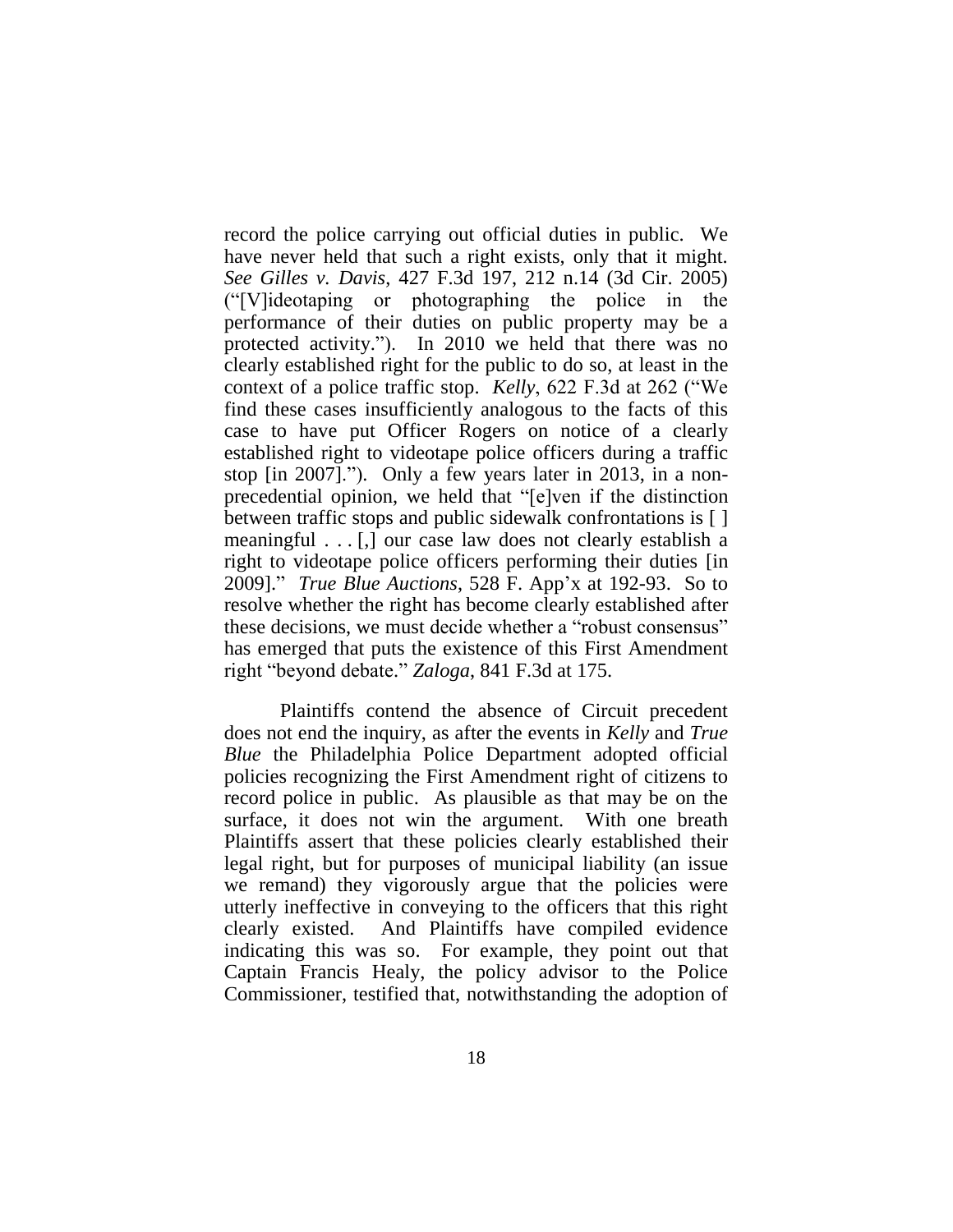the Department's policies, the "officers didn't understand that there was a constitutional right [to record]." Reply Br. 11 (quoting J.A. 282-83).

As to decisions of other appellate courts relevant to the qualified immunity analysis, Defendants and the District Court argue that those decisions are distinguishable because they involved expressive intent or an intent to distribute. *See, e.g.*, *Alvarez*, 679 F.3d at 588 ("The ACLU intends to publish these recordings online and through other forms of electronic media."); *Fields*, 166 F. Supp. 3d at 538 n.56 ("In *Glik*, the plaintiff expressed concern police were using excessive force arresting a young man in a public park and began recording the arrest on his cell phone[,] and the police then arrested plaintiff. . . . Notably, the plaintiff in *Fordyce* [*v. City of Seattle*, 55 F.3d 436 (9th Cir. 1995)] claimed he was recording a public protect for a local news station."); *see also*  D.O.J. *Amicus* Br. 22 n.14 ("[I]n those cases, the plaintiffs' objectives or opinions . . . [to disseminate] were apparent from context. In this respect, Fields's case in particular is one of first impression."). Indeed, the Fifth Circuit just this year recognized that these other appellate decisions did not clearly establish the constitutional right to record. *See Turner*, 848 F.3d at 687.

Where District Courts in our Circuit have held in favor of the First Amendment right, Defendants also distinguish those cases for requiring expressive act or intent, not just recording alone, once again echoing the reasoning of the District Court here. *See Fields*, 166 F. Supp. 3d at 537 ("We find the citizens videotaping and picture-taking in [those district court cases] all contained some element of expressive conduct or criticism of police officers and are patently distinguishable from Fields' and Geraci's activities."). Whether Defendants and the District Court correctly distinguished these cases, we cannot say that the state of the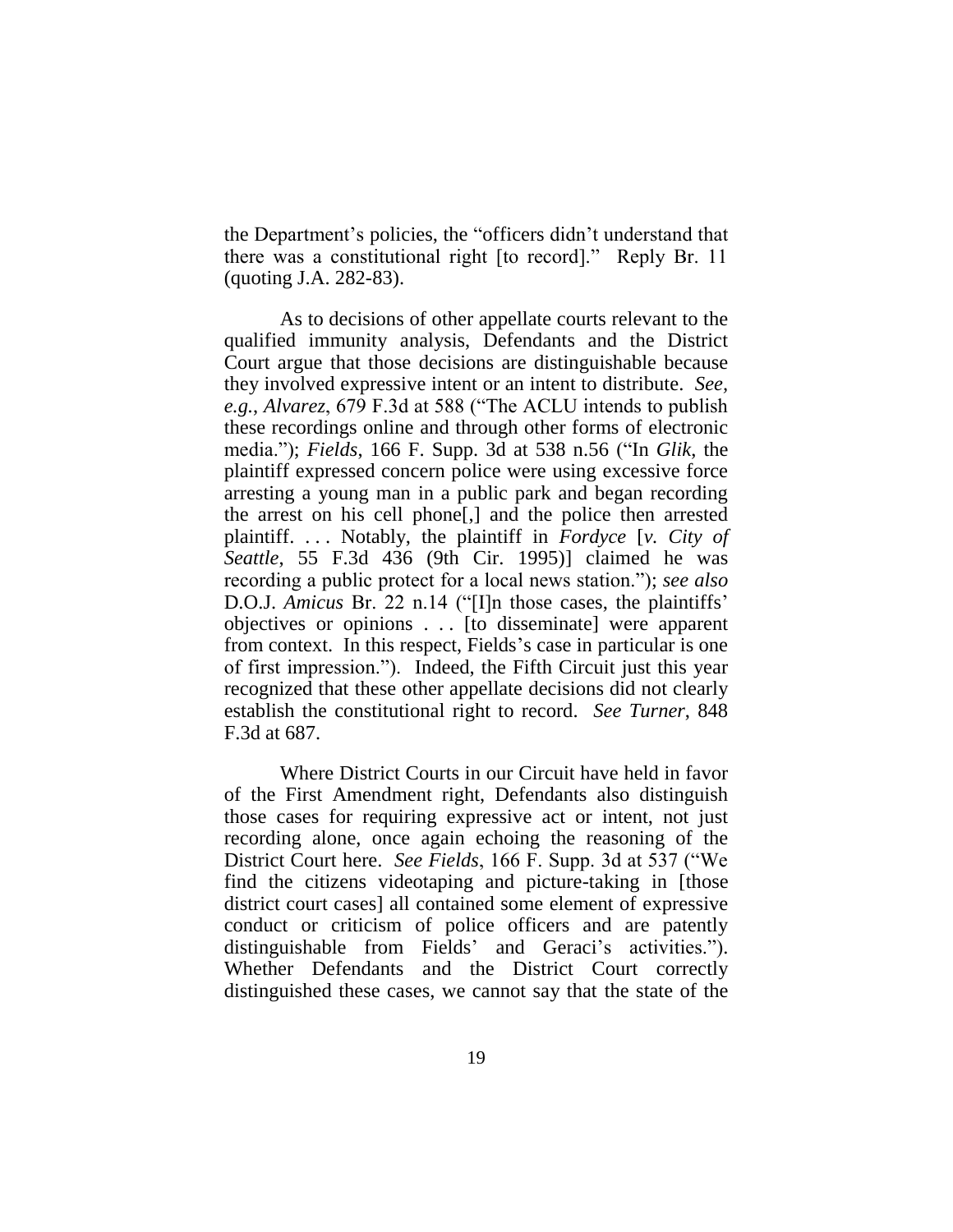law at the time of our cases (2012 and 2013) gave fair warning so that every reasonable officer knew that, absent some sort of expressive intent, recording public police activity was constitutionally protected. Accordingly, the officers are entitled to qualified immunity.

## **VI. MUNICIPAL LIABILITY**

Because of its First Amendment ruling, the District Court did not reach whether the City could be held liable for its officers' conduct. *See generally Monell v. Dep't of Soc. Servs.*, 436 U.S. 658 (1978). While the City contends that there is no genuine issue of material fact and it cannot be held liable as a matter of law, we follow our usual practice of according our District Court colleague the initial opportunity to resolve these contentions.

\* \* \* \* \*

We ask much of our police. They can be our shelter from the storm. Yet officers are public officials carrying out public functions, and the First Amendment requires them to bear bystanders recording their actions. This is vital to promote the access that fosters free discussion of governmental actions, especially when that discussion benefits not only citizens but the officers themselves. We thus reverse and remand for further proceedings.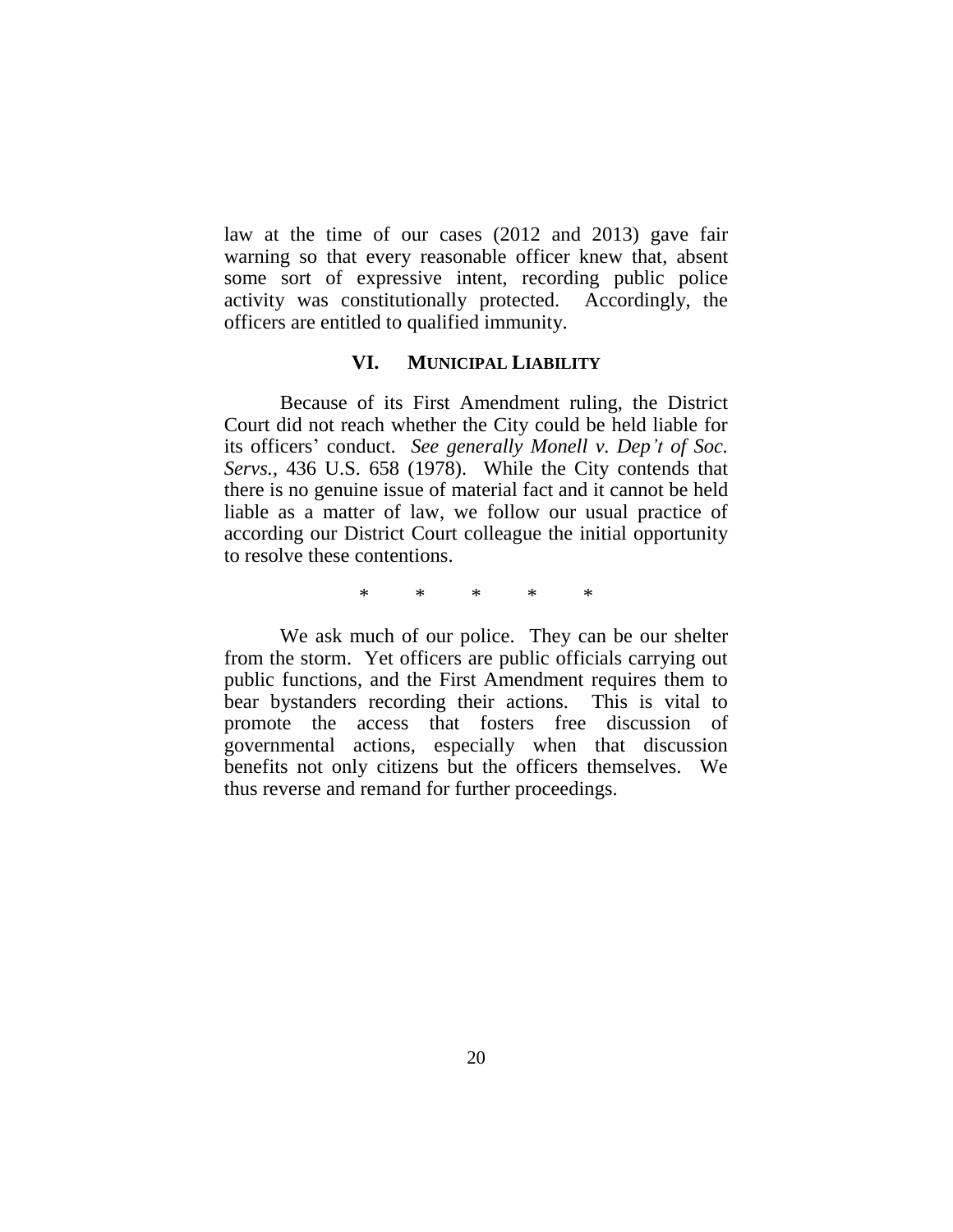*Fields v. City of Philadelphia,* No. 16-1650*; Geraci v. City Philadelphia,* No. 16-1651

*Nygaard, J., concurring in the part, dissenting in part.* 

I agree with the majority that the cause must be remanded. Because I conclude that the First Amendment right at issue is and was clearly established, I dissent.

The question of whether a constitutional right is clearly established has to be considered in a real-world context; this is why our analysis is conducted from the perspective of a "reasonable official." *L.R. v. Sch. Dist. of Phila.*, 836 F.3d 235, 247–48 (3d Cir. 2016) (alteration and citations omitted). Such an approach protects public officials—particularly our police officers in the field—from uncertainty about the precise boundary of a particular constitutional right when situations arise that have not yet been considered by the courts. Nonetheless, we must apply this "reasonable official" analysis consistently, recognizing that there are instances—rare though they may be—when any reasonable official in the circumstance would know the boundaries of a constitutional right well before we have ruled on it. I am confident that this is one of those cases because of the unique combination of a number of factors.

First, as the majority notes, every Circuit Court of Appeals that has considered the issue ruled that there is a First Amendment right to record police activity in public. Four of these decisions were published before the conduct at issue here, and two of them occurred after our decision in *Kelly v. Borough of Carlisle,* 622 F.3d 248 (3d Cir. 2010), in which we posited that the right was not clearly established at that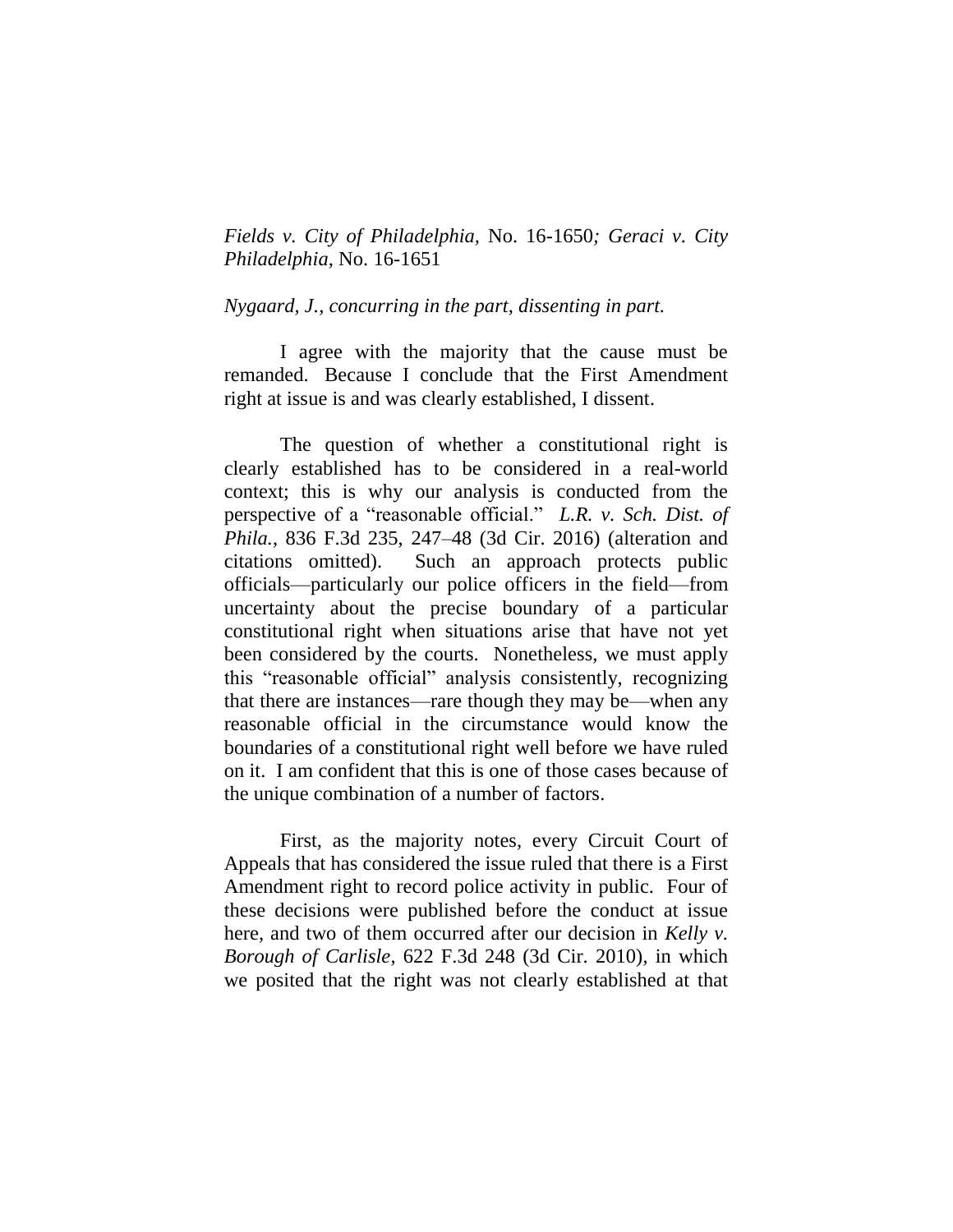time*. See Am. Civil Liberties Union of Ill. v. Alvarez*, 679 F.3d 583 (7th Cir. 2012); *Glik v. Cunniffe,* 655 F.3d 78 (1st Cir. 2011); *Smith v. City of Cumming*, 212 F.3d 1332 (11th Cir. 2000); *Fordyce v. City of Seattle*, 55 F.3d 436 (9th Cir.  $1995$ .<sup>1</sup> I am convinced that such a "robust consensus," alone, sufficiently grounds a ruling that the right is clearly established. *L.R.*, 836 F.3d at 247–48. However, our record goes far beyond that.

The Police Department's official policies explicitly recognized this First Amendment right well before the incidents under review here took place. Captain Frank Healy of the Department's Research and Planning Unit stated that, in 2011, officers did "not understand the police [were] allowed to be taped in public." App. 119 (2013 Healy dep. at 54). Because there was "some confusion on the street" he testified that there "was a definite need for the policy." App. 121 (2013 Healy dep. at 62). He said that the Department wanted "to be on the forefront rather than on the back end," of educating its officers on this issue, prompting Police Commissioner Charles Ramsey to request that a policy be written requiring police officers to "allow citizens to record the police." App. 118 (2013 Healy dep. at 52). The policy was intended to get "clarification out on the street so the officers knew what their duties [were]." App. 120 (2013 Healy dep. at 59). It issued a memorandum in September, 2011 stating that police should reasonably expect to be photographed, videotaped and or audibly recorded by members of the general public. Commissioner's

 $\overline{a}$ 

<sup>1</sup> Two more recent decisions reinforce the trend. *See Turner v. Lieutenant Driver*, 848 F.3d 678 (5th Cir. 2017); *Gericke v. Begin*, 753 F.3d 1 (1st Cir. 2014).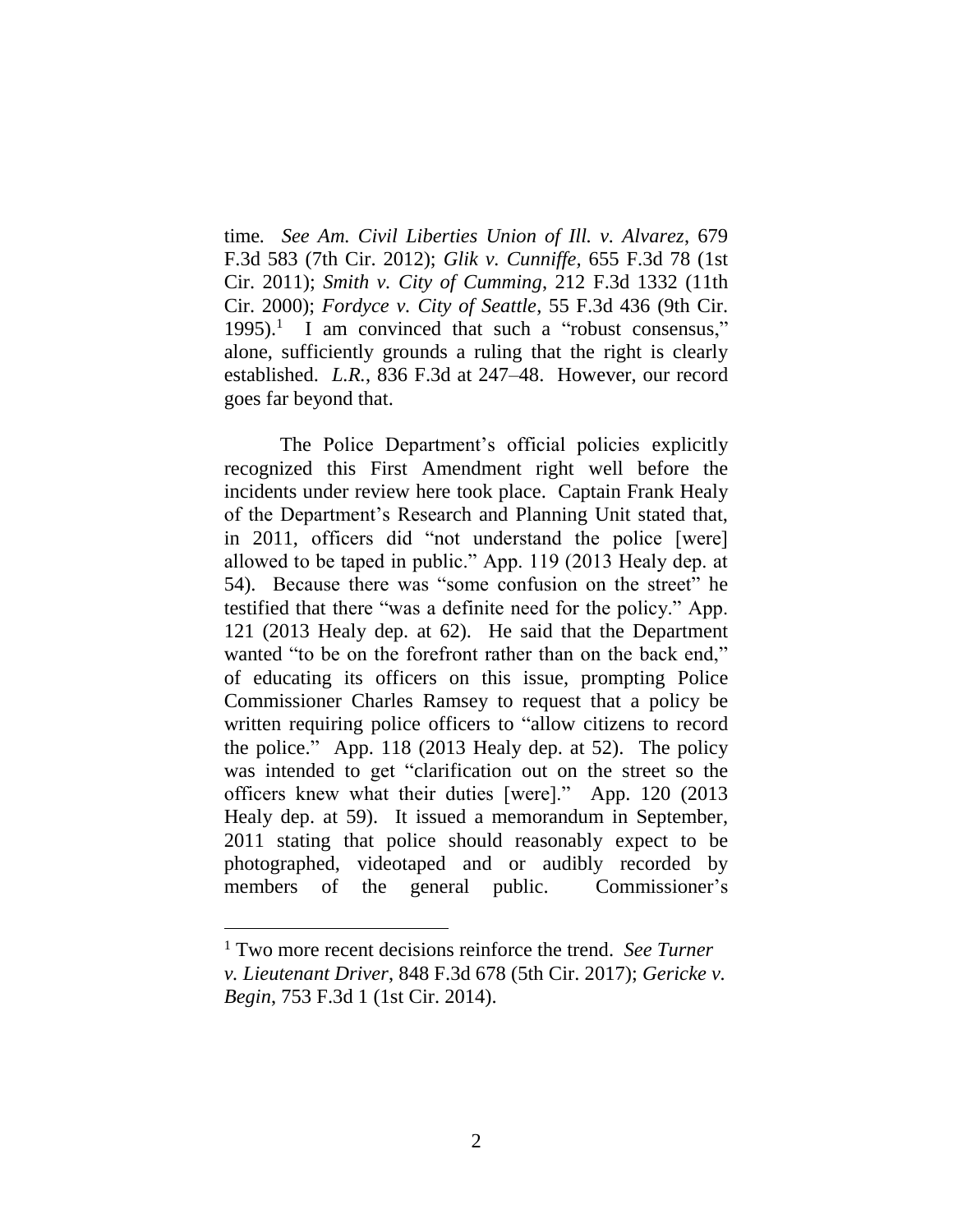Memorandum 11-01, issued on September 23, 2011, made clear to all Philadelphia police officers that they "shall not" obstruct or prevent this conduct, and that "under no circumstances" were permitted to disable or damage the devices being used. App. 1185.

In the year that followed publication of the memorandum, Internal Affairs received eight complaints by citizens of retaliation by police for recording police performing their duties. App. 1569. Additionally, the U.S. Department of Justice issued recommendations in May, 2012, that all police departments "affirmatively set forth the First Amendment right to record police activity." App. 1675. As a result, the Commissioner directed Captain Healy and his unit to revise the Memorandum to incorporate the Department of Justice recommendations. The revised document was issued as Departmental Directive 145 on November 9, 2012. Like a Memorandum, a Directive is also official Departmental policy, but it covers a topic in greater depth.

Directive 145 plainly requires officers to allow citizens to make recordings of police activity. The Directive uses, verbatim, the language of the Department of Justice's recommendation, stating that its purpose was to "protect the constitutional rights of individuals to record police officers engaged in the public discharge of their duties." App. 1187. It said, further, that "observing, gathering, and disseminating of information . . . is a form of free speech." *Id*. Police officers were prohibited from "blocking, obstructing, or otherwise hindering" recordings made by persons "unless the person making such recording engages in actions that jeopardize the safety of the officer, any suspects or other individuals in the immediate vicinity, violate the law, incite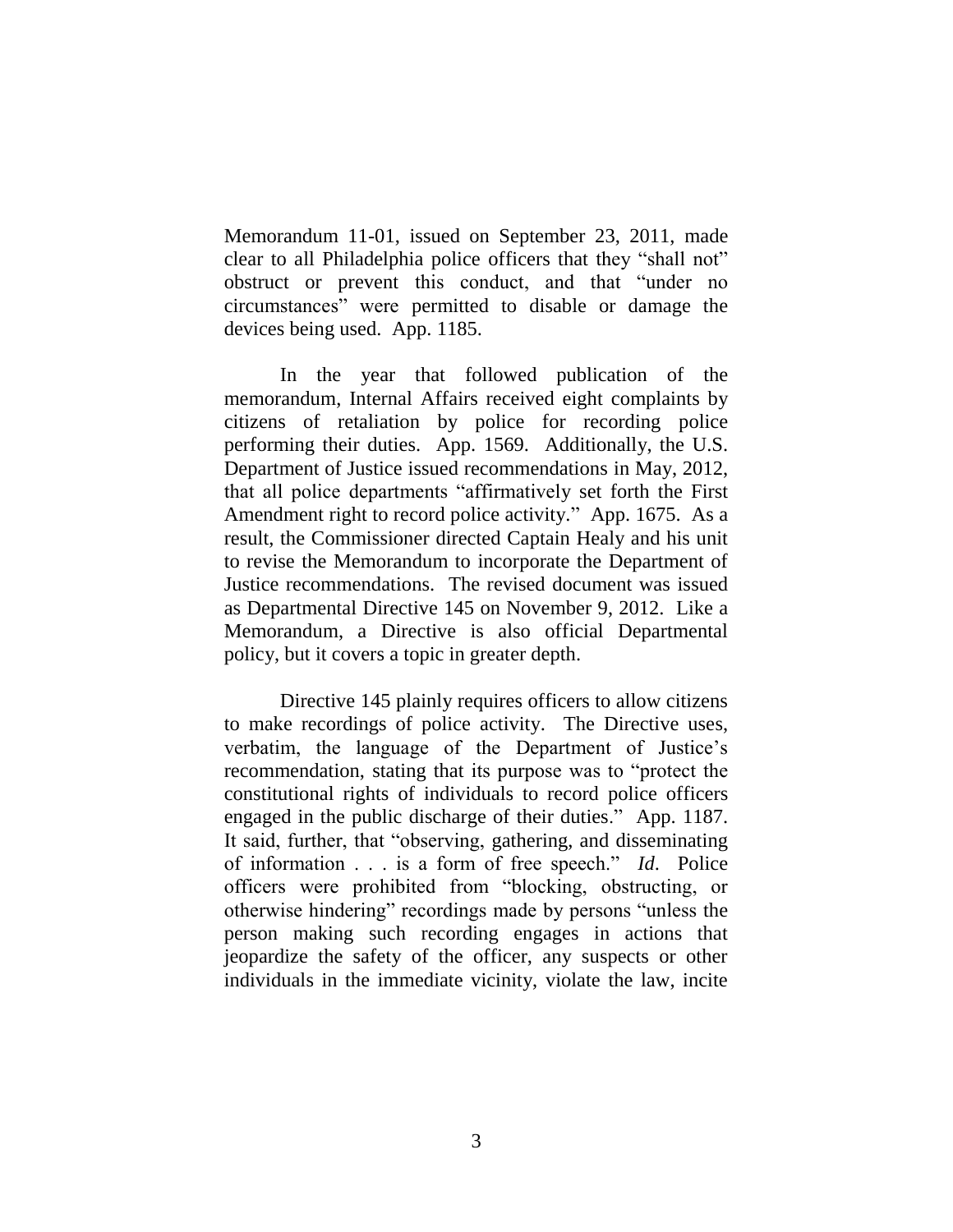others to violate, or actually obstruct an officer from performing any official duty." *Id*. As it was published, the Department mandated that a sergeant read it at every roll call, Department-wide. Each police officer also received a copy of the Directive and was required to sign that they received it.

Although the Directives declared a First Amendment right well ahead of this Court, the Philadelphia Police Department Commissioner had a desire to "get out ahead" of what he presciently viewed as an inevitable ruling. With all of this, it is indisputable that all officers in the Philadelphia Police Department were put on actual notice that they were required to uphold the First Amendment right to make recordings of police activity. From a practical perspective, the police officers had no ground to claim ambiguity about the boundaries of the citizens' constitutional right here. Mindful of the established trend among the Circuit Courts of Appeals, this combined with this clear Guidance from the Commissioner sufficiently grounds a conclusion that the right to record official, public police activity was clearly established and "beyond debate." *Zaloga*, 841 F.3d at 175 (quoting *Reichle*, 132 S.Ct. at 2093). However, this, too, ignores another piece of the context of this case that should be considered as part of the "reasonable official" inquiry.

The majority cites to the 2011 article of Seth F. Kreimer, $2$  in which he notes that, given the ubiquity of personal electronic devices with cameras, "[w]e live, relate, work, and decide in a world where image capture from life is routine, and captured images are part of ongoing discourse, both public and private. Capture of images has become an

 $\overline{a}$ 

<sup>2</sup> Professor, University of Pennsylvania Law School.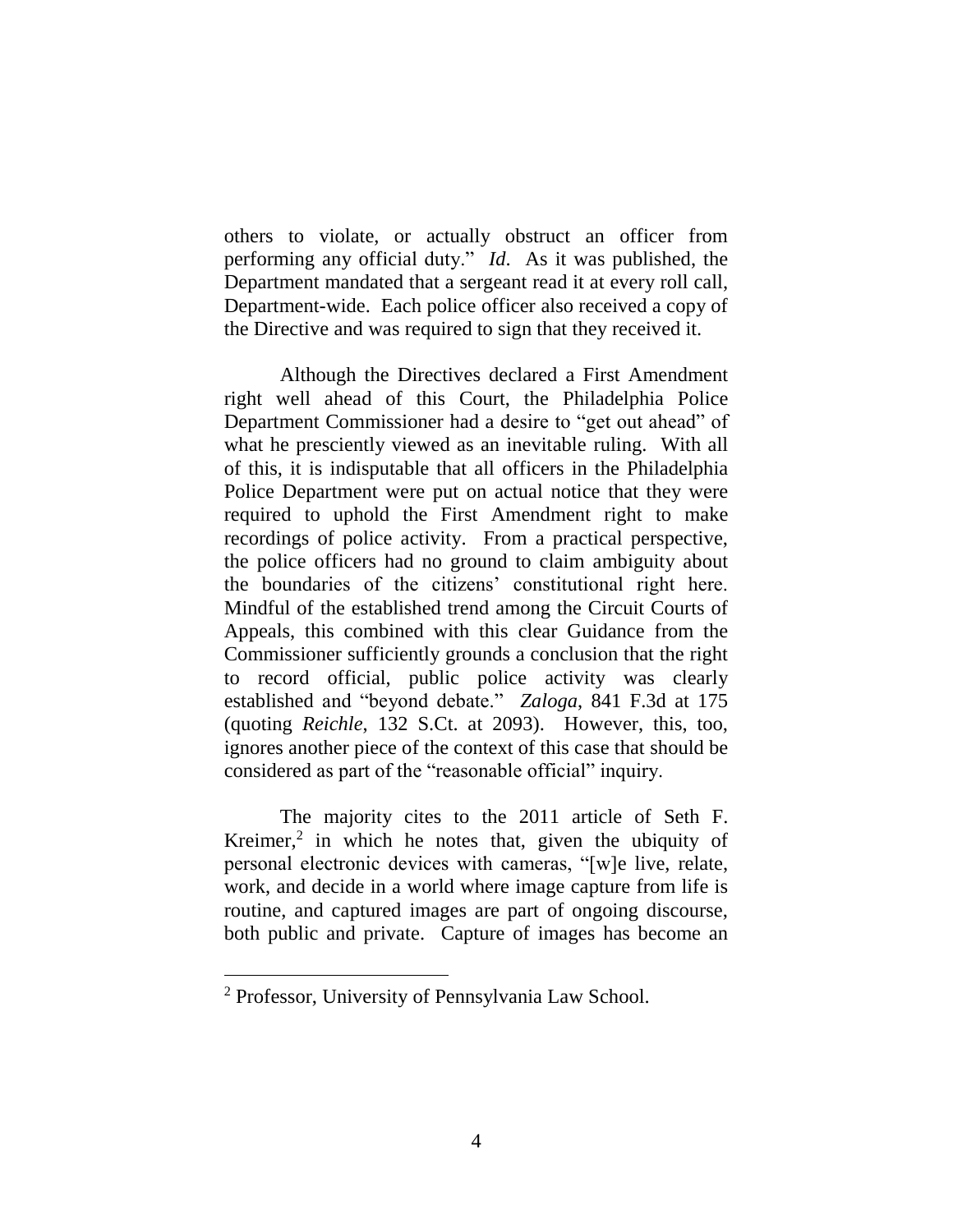adjunct to memory and an accepted medium of connection and correspondence." Seth F. Kreimer, *Pervasive Image Capture and the First Amendment: Memory, Discourse, and the Right to Record*, 159 U. Pa. L. Rev. 335, 337 (2011). If we are to assess the issue from a reasonable officer perspective, we cannot artificially remove him or her from this widespread societal phenomenon. (Indeed, it is not unreasonable to speculate that most—if not all—of the police officers themselves possessed such a personal electronic device at the time that the incidents underlying these cases took place.) A reasonable police officer would have understood, first-hand, the significance of this proliferation of personal electronic devices that have integrated image capture into our daily lives, making it a routine aspect of the way in which people record and communicate events. Apart from any court ruling or official directive, the officers' own lived experience with personal electronic devices (both from the perspective of being the one who is recording and one who is being recorded) makes it unreasonable to assume that the police officers were oblivious to the First Amendment implications of any attempt by them to curtail such recordings.

As I noted above, I concur with the majority's analysis and conclusions regarding the existence of a First Amendment right to record, and agree that the case against the City of Philadelphia should be remanded for further proceedings. However, in light of the social, cultural, and legal context in which this case arose, I am convinced that in this unique circumstance—no reasonable officer could have denied at the time of the incidents underlying these cases that efforts to prevent people from recording their activities infringed rights guaranteed by the First